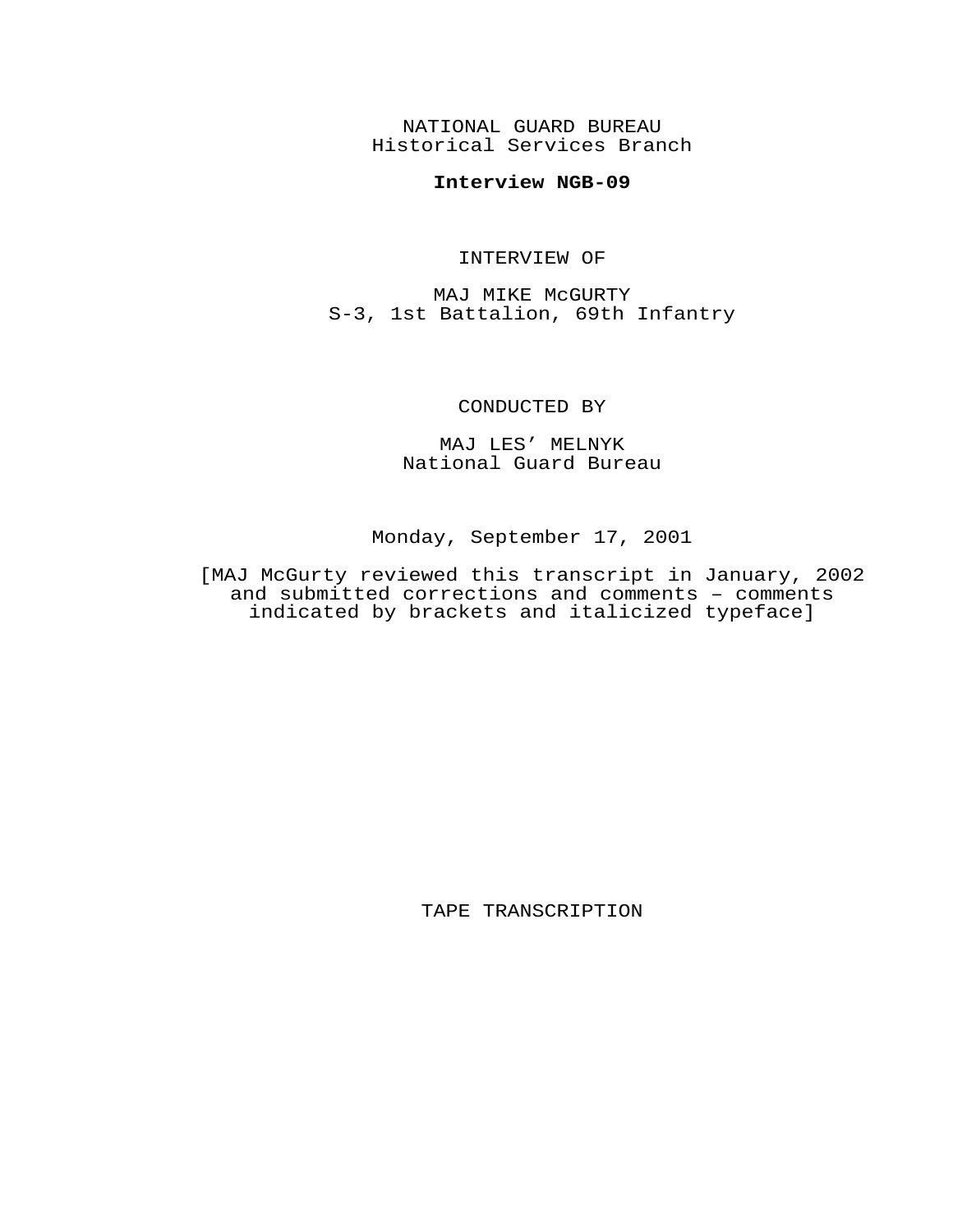| $\mathbf{1}$ | P R O C E E D I N G S                                   |
|--------------|---------------------------------------------------------|
| 2            | MAJ MELNYK: This is MAJ Les Melnyk, Army                |
| 3            | National Guard Historian for the National Guard Bureau, |
| 4            | and I an interviewing today MAJ Michael S. McGurty.     |
| 5            | That's $M-c-G-u-r-t-y$ .                                |
| 6            | He is the S-3 of the 1st Battalion, 69th                |
| 7            | Infantry.                                               |
| 8            | This interview is taking place in the 69th              |
| 9            | Infantry Regimental Armory at 68 Lexington Avenue in    |
| 10           | New York City, on the 17th of September 2001.           |
| 11           | Sir, would you -- you have read and signed the          |
| 12           | access agreement for oral history materials and         |
| 13           | initialed that there is nothing that you want withheld  |
| 14           | for any reason; is that correct?                        |
| 15           | MAJ MCGURTY: Yes, it is.                                |
| 16           | MAJ MELNYK: Okay. Would you -- well, let's              |
| 17           | begin at the beginning here then                        |
| 18           | Where were you when you found out about the             |
| 19           | attack and what was your first reaction?                |
| 20           | MAJ MCGURTY: I was at work in New Windsor,              |
| 21           | New York, which is outside of Newburgh, and my boss     |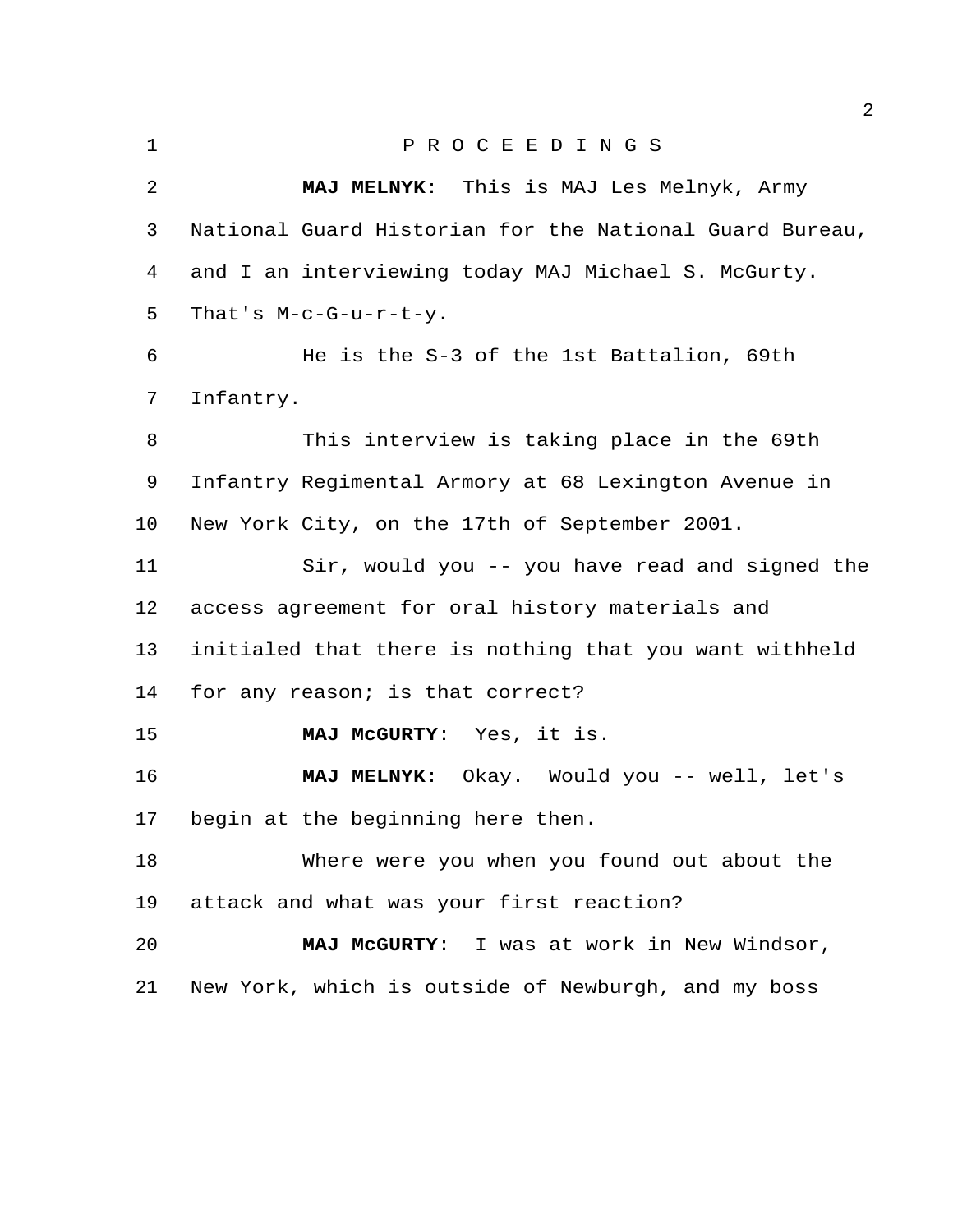called me up and reported that a plane had hit the World Trade Center.

 **MAJ MELNYK**: What did you do, sir? **MAJ McGURTY**: Well, what I initially did is, of course, turned on the radio and they had indicated that it was a small airplane that had hit, and I was assuming that somebody was buzzing the skyline, lost control of it, and hit it.

 And then after listening to the radio, the second plane hit. I tried to get a hold of the armory, but all the lines were busy, and, finally, MAJ Obregon [*the battalion Executive Officer, a full-time, AGR officer*] was able to get through to me and I immediately started to make preparations, went home, started packing up all my gear, and tried to get down into the city.

 **MAJ MELNYK**: And you work fairly high upstate. What do you do?

 **MAJ McGURTY**: I'm a military curator at New Windsor Cantonment. It's a Revolutionary War historic site outside of Newburgh. I work for New York State.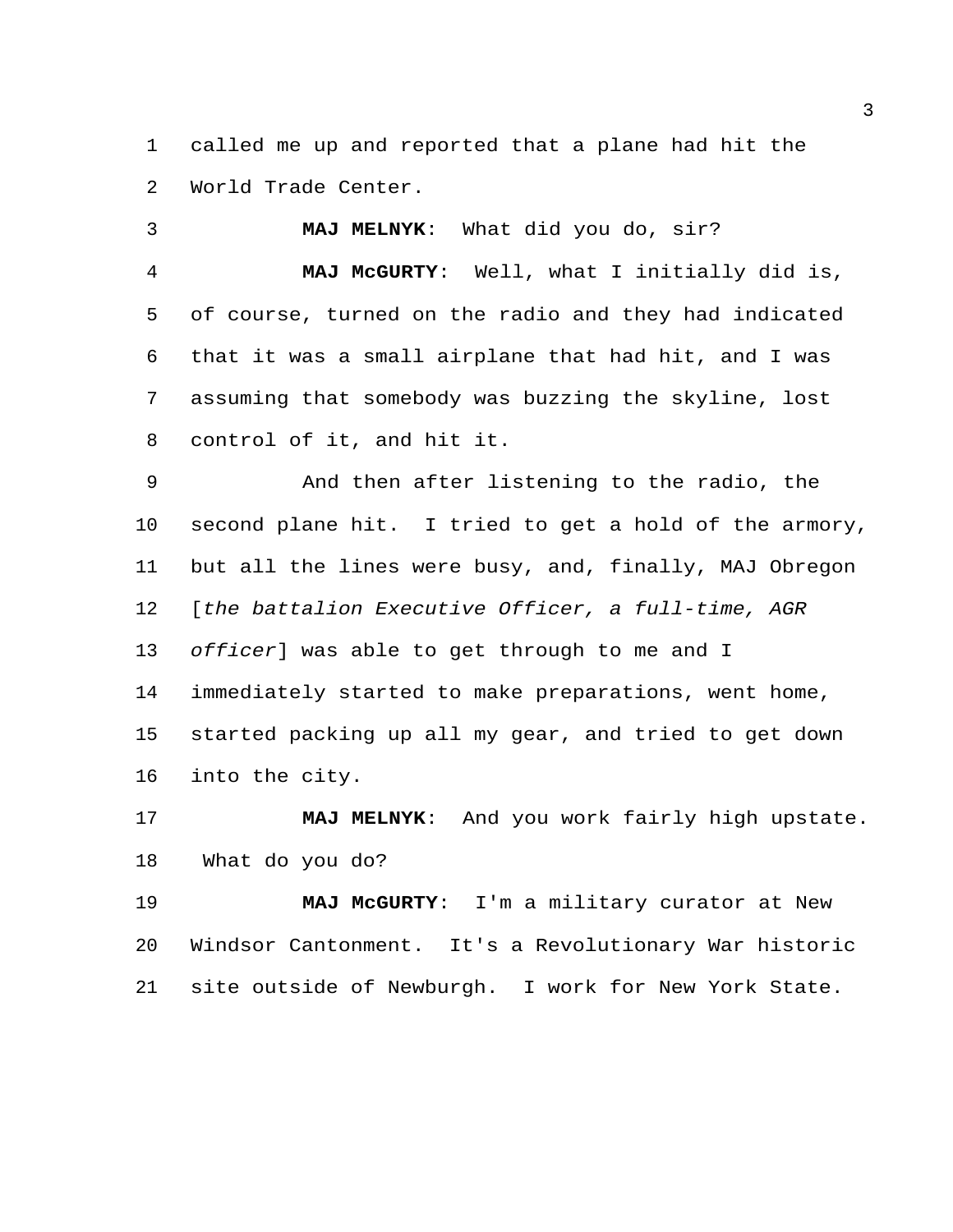**MAJ MELNYK**: That's right up my alley. I didn't realize that.

 **MAJ McGURTY**: Yeah. Actually, it's great. The major problem that anybody who is living upstate faced was trying to get down into the stricken area and I was wondering whether, in the future, DMNA might be able to distribute placards so that we can put them on our dashboards. That would expedite us getting through some of the checkpoints.

 **MAJ MELNYK**: DMNA is Division of Military and Naval Affairs, which is the headquarters for all National Guard troops in the State of New York.

We're spelling it out --

**MAJ McGURTY**: Sure.

 **MAJ MELNYK**: -- for future listeners who might not be familiar with that.

**MAJ McGURTY**: Right.

 **MAJ MELNYK**: All right, sir. So you attempted -- you got your gear and you're trying to get down here and you hit traffic.

**MAJ McGURTY**: Well, my wife had -- I knew that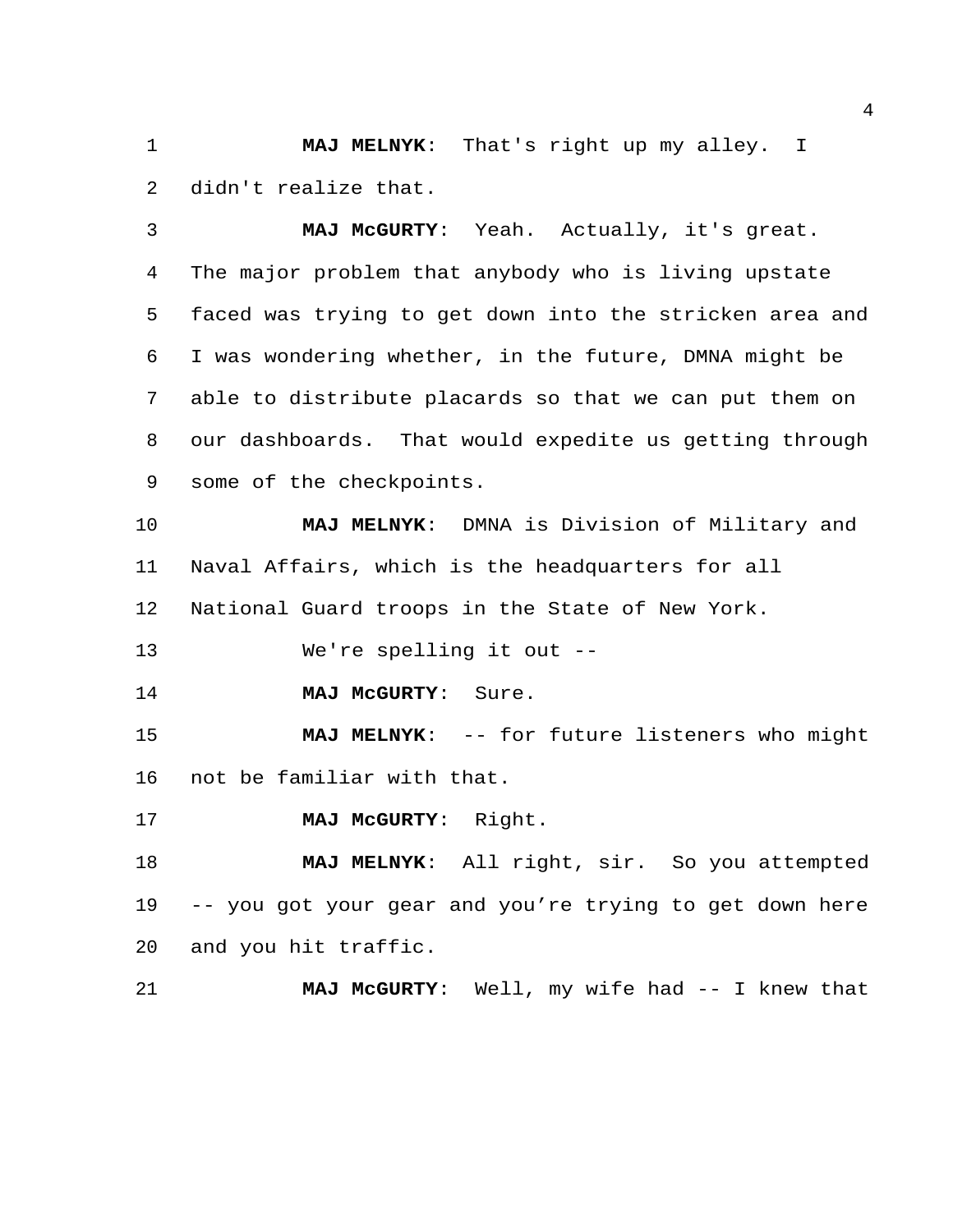I was probably going to experience that, because considering the situation, I would have taken Metro North, which is the railway. But it was not running in

there.

 So I said to my wife, if you can drive me, we'll see how far we can get, and I got as far as the north Bronx and then I just got out of the car and just started walking and walked over to Manhattan.

 I was able to walk a ways down and I finally got the train in and I took the train down to Grand Central.

 **MAJ MELNYK**: The subway? -- So you did a fair amount of walking.

**MAJ McGURTY**: Correct.

 **MAJ MELNYK**: When did you show up at the armory?

 **MAJ McGURTY**: I got here about 1530, 1600, around in there.

 **MAJ MELNYK**: What condition did you find things in? You're the OPS officer. Who was here to fill you in?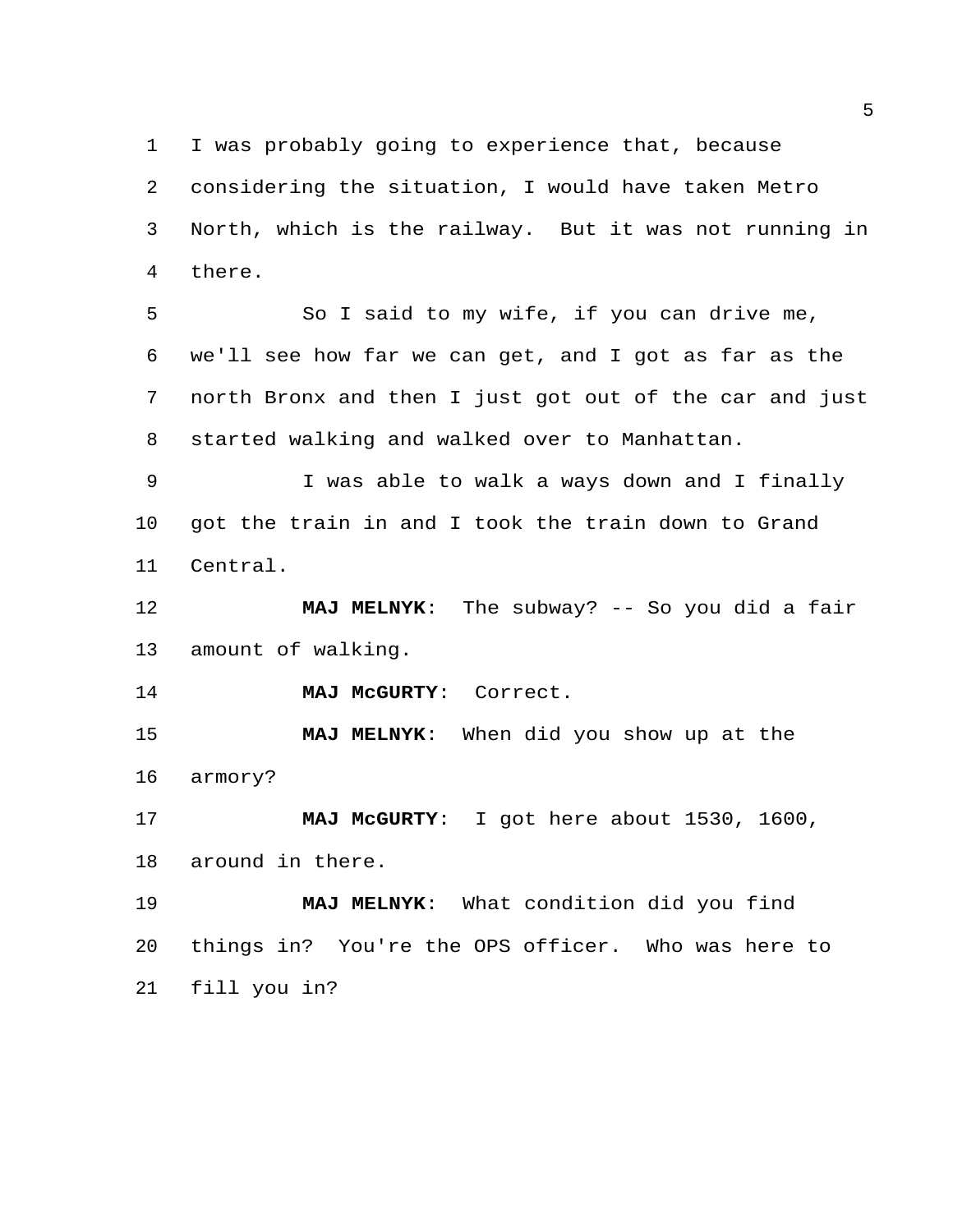**MAJ McGURTY**: MAJ Obregon was here. The [*lieutenant*] colonel was here. CPT Dunn, who was the S-2, was here. And we had a quick meeting and MAJ Obregon and colonel Slack [*the battalion commander*] had just come back from the site and had filled us in about how horrible the situation was and how badly stricken the area was. Up until that point, I knew it was bad, but their descriptions of it were unbelievable. **MAJ MELNYK**: You had been listening to a radio, I assume, in the car. **MAJ McGURTY**: The whole time, correct. **MAJ MELNYK**: And you knew that the towers were down. **MAJ McGURTY**: Exactly. **MAJ MELNYK**: You knew that the Pentagon had been hit. **MAJ McGURTY**: Correct. And I had heard that the other -- the other plane, and I was assuming that if something didn't happen, they were probably going to

shoot it down.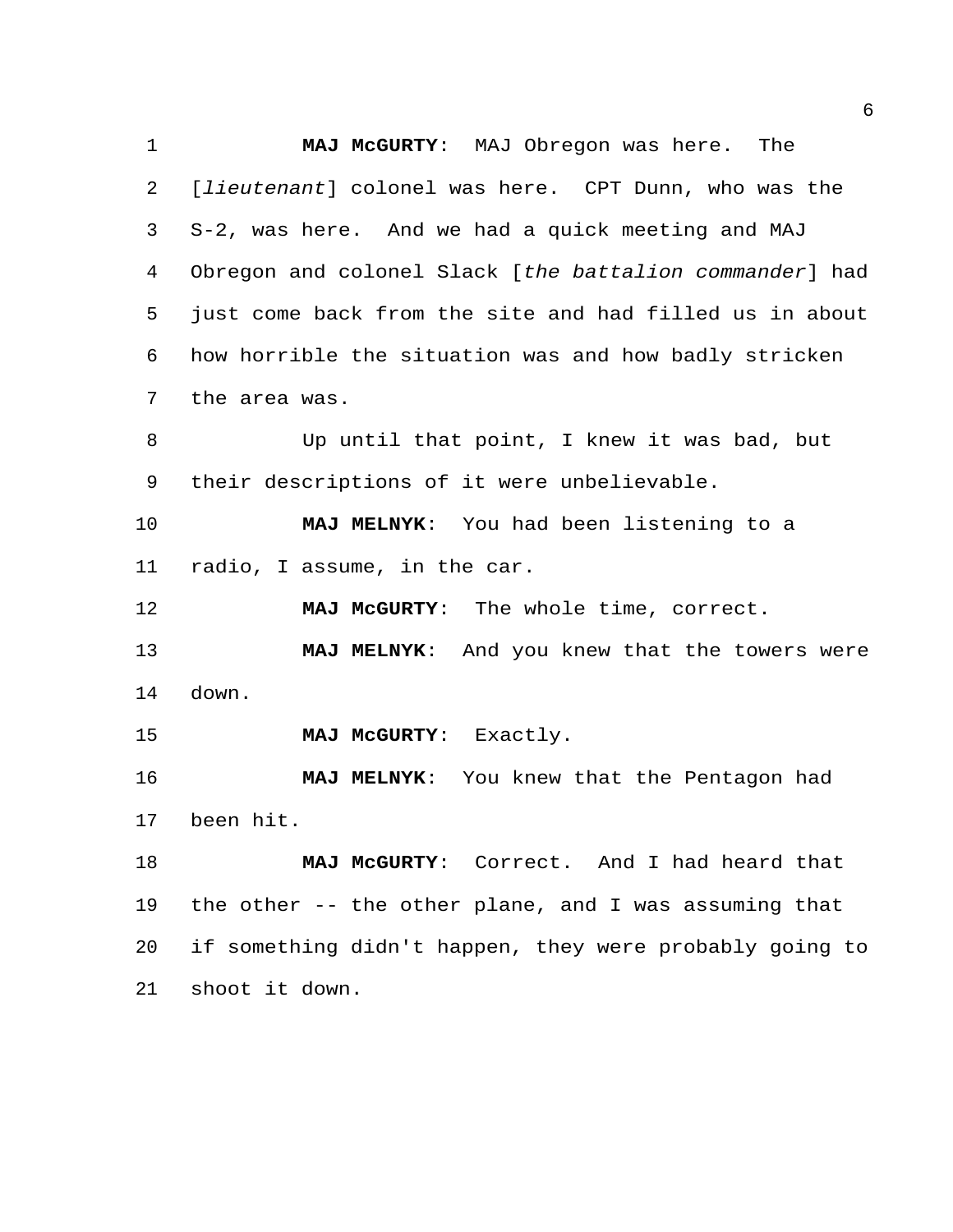**MAJ MELNYK**: Yeah.

 **MAJ McGURTY**: And we found later that that was -- you know, just everything was -- you know, who knows, because they were reporting that there were four other planes missing. So we really didn't know what type of situation we were going to be going into. **MAJ MELNYK**: At that initial briefing, had you been called for state active duty? Did you know what -- what was your status? **MAJ McGURTY**: I wasn't aware of the call up. Everybody on the alert roster had been activated. I wasn't aware of whether we were on state active duty or

not. I knew that we needed to get the help there.

 **MAJ MELNYK**: So it was just on your own initiative. The soldiers, also, on their own initiative were showing up --

 **MAJ McGURTY**: MAJ Obregon finally got through to me and I said "I need your help, get down here," and so we just initiated it and then I believe the actual documents and the actual (*orders*) followed later, but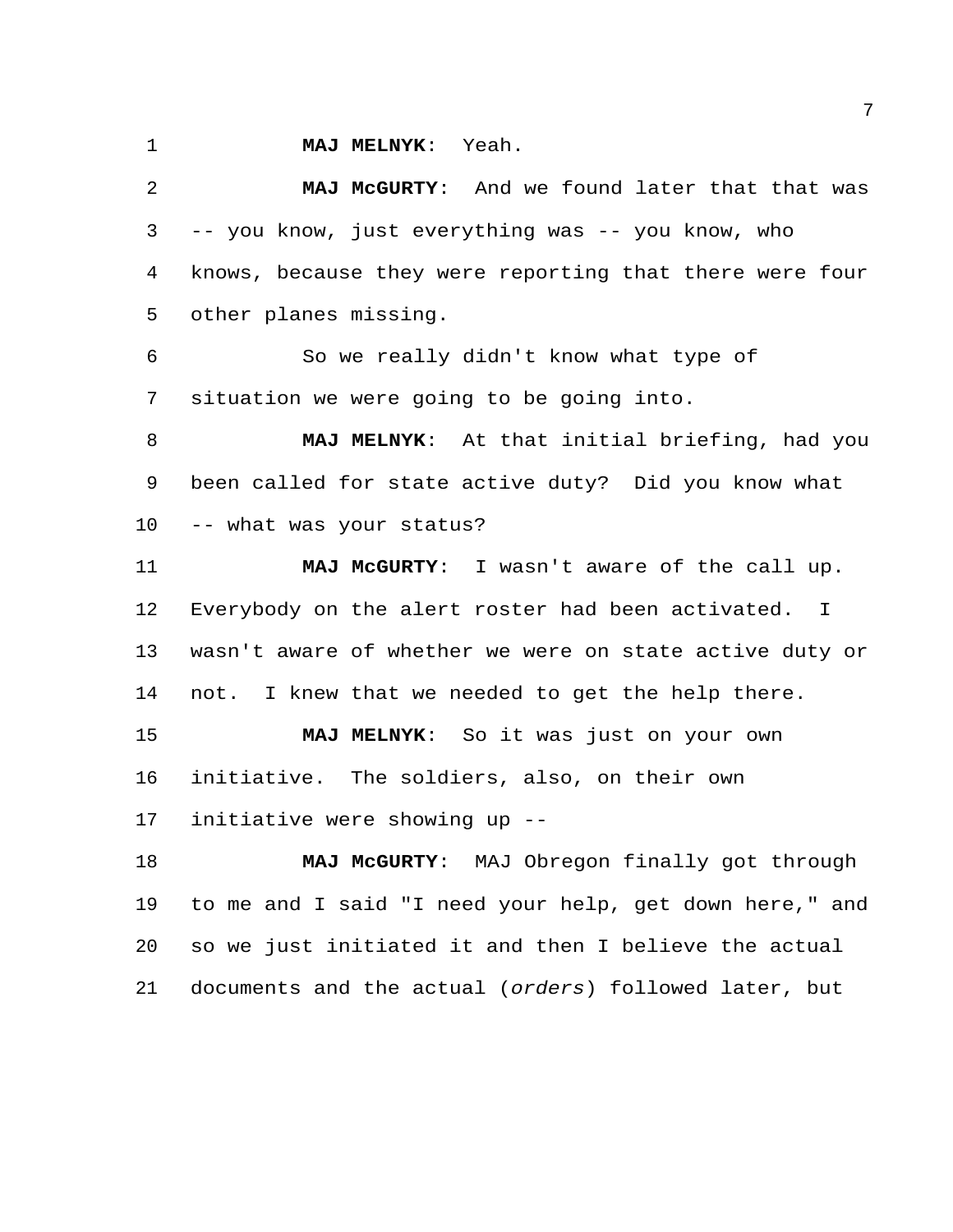everybody just kept pouring in, because they knew that  $2 - -$ 

 **MAJ MELNYK**: But you don't know at what time it actually became official that you were mobilized. **MAJ McGURTY**: No, I don't. It took a while, because there was some uncertainty whether we were federalized or whether -- it was -- no one knew our status, but we knew that we had a job to do.

 **MAJ MELNYK**: Right. And what role did you take early on? Where were you positioned? What were you instructed by the battalion commander? How did it shape up early on?

 **MAJ McGURTY**: It was immediately to get some overlays of the area, start looking at the operational area, and trying to put together some command and control graphics, because we were going to be sharing the area with the 101st CAV, and just trying to come up with a plan that would cordon off that area and then be ready to respond to any of the needs of the civil authorities.

**MAJ MELNYK**: And you made the assumption that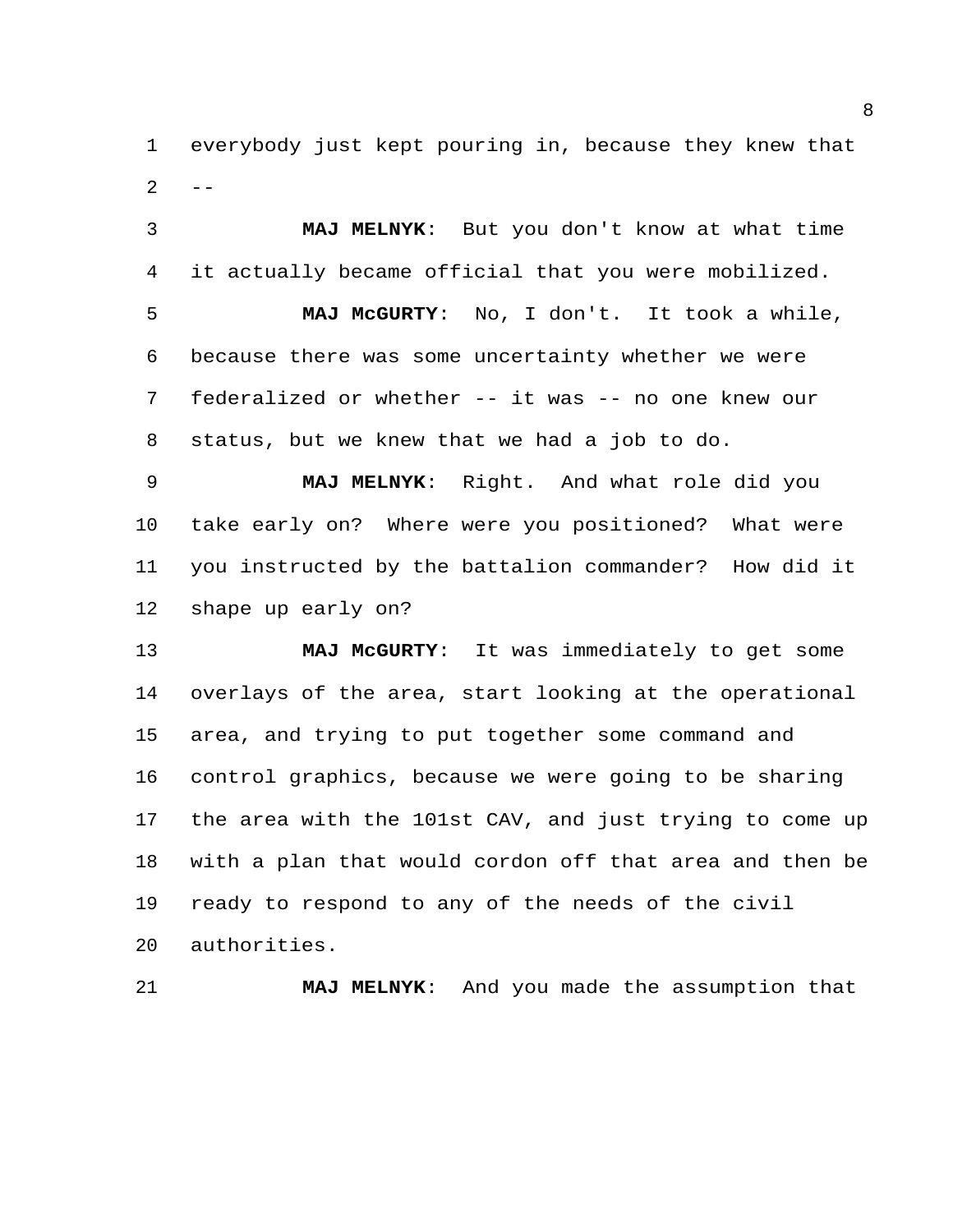you would be used for cordoning off or --

 **MAJ McGURTY**: Correct. And we also prepared our soldiers that potentially you might be called in to assist in possibly looking for survivors and we really tried to think of every possible contingency that we would be involved with, but we -- based on the situation, how many people were down there, we assumed that that was going to be our major mission, was to try and seal that area off, to make sure that no one got hurt and that people were evacuated out of the area to protect the people who were left. **MAJ MELNYK**: When was the last time, to your knowledge, the battalion had any kind of civil disturbance training or preparation for this kind of mission? Not an infantry mission, but crowd control. **MAJ McGURTY**: Generally, every year. In fact, it's ironic that we usually do it the last IDT (*Inactive Duty Training)* of the -- the last MUTA (*Multiple Unit Training Assembly)* of the training year *(i.e., September*), and we were scheduled to do civil

disturbance training --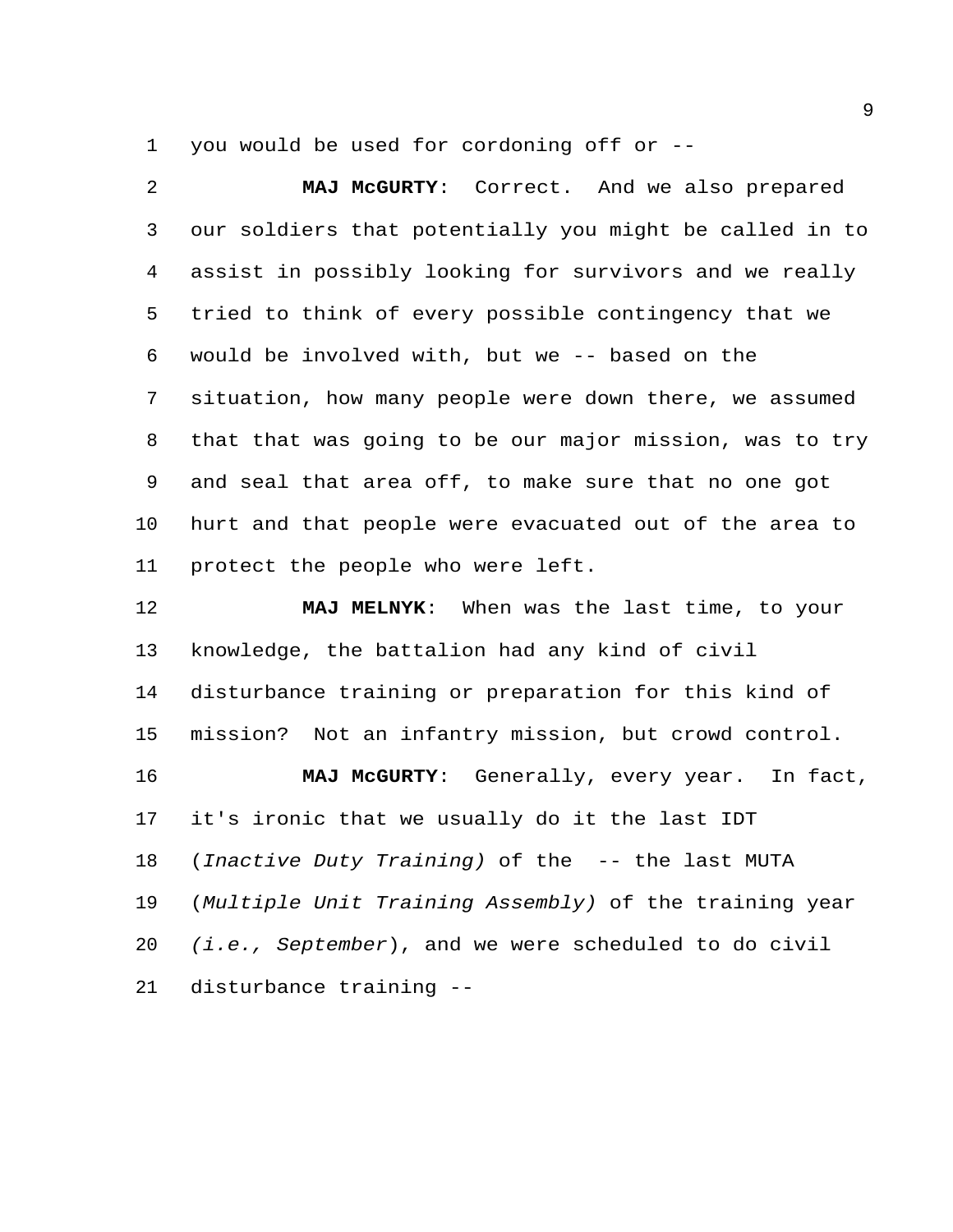**MAJ MELNYK**: This weekend.

 **MAJ McGURTY**: -- this past weekend. **MAJ MELNYK**: This weekend that just ended. **MAJ McGURTY**: So it would have been the September prior. So I think we would say that we trained in the tasks. **MAJ MELNYK**: How long had you been the S-3 of the 1st Battalion, 69th Infantry? **MAJ McGURTY**: I came on board in January. Officially it's March, but I came on board during the brigade WarFighter in January. I've been drilling here, but the official paperwork did not come through until March. **MAJ MELNYK**: So as the S-3, you had gone through a WarFighter exercise. **MAJ McGURTY**: Correct. **MAJ MELNYK**: And been out to Fort Leavenworth. **MAJ McGURTY**: Well, this was at Fort Dix, the brigade exercise. **MAJ MELNYK**: Thank you - But you had not done civil disturbance training ...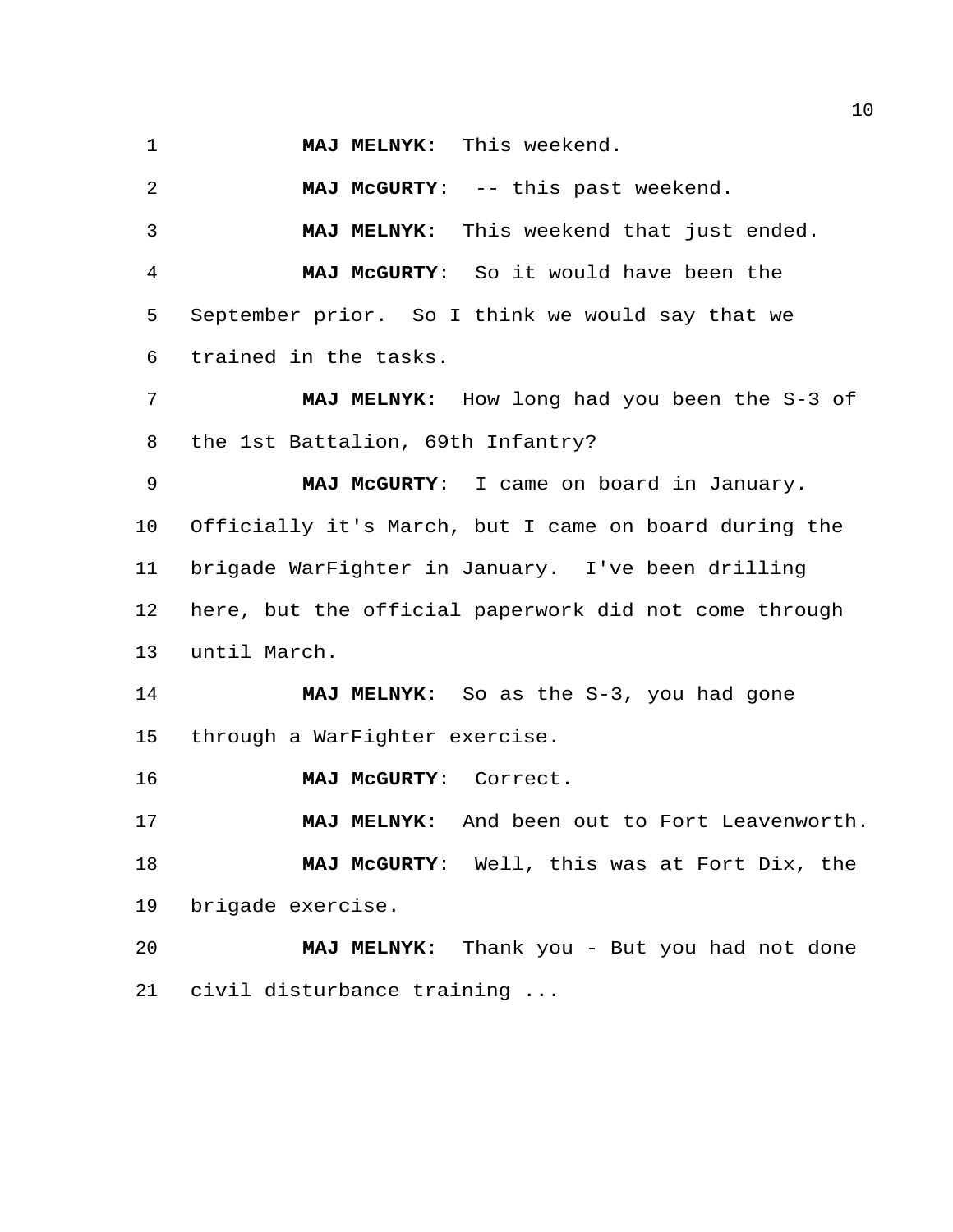**MAJ McGURTY**: Correct.

 **MAJ MELNYK**: Okay. Where -- at what point did you begin moving troops downtown and did you go forward with the troops or did you stay back? What was your role in that?

 **MAJ McGURTY**: Okay. What we basically did was the first thing we had to do was do the recon and establish where we wanted to put out our CPs (*Command Posts*), and we chose Battery Park because most of the push of people was going to be coming down from the north.

 So we would have wanted to have all of our command and control and also our operating base away from where that major push of people was going to be. So we had come down and did a recon and then - to be totally honest with you, everything was such a blur, I forget exactly when we moved the troops down, to be honest with you.

19 I know we were down there pretty -- I know Wednesday we were hot and heavy moving into it. So it had to have been Tuesday night. (*Actually early*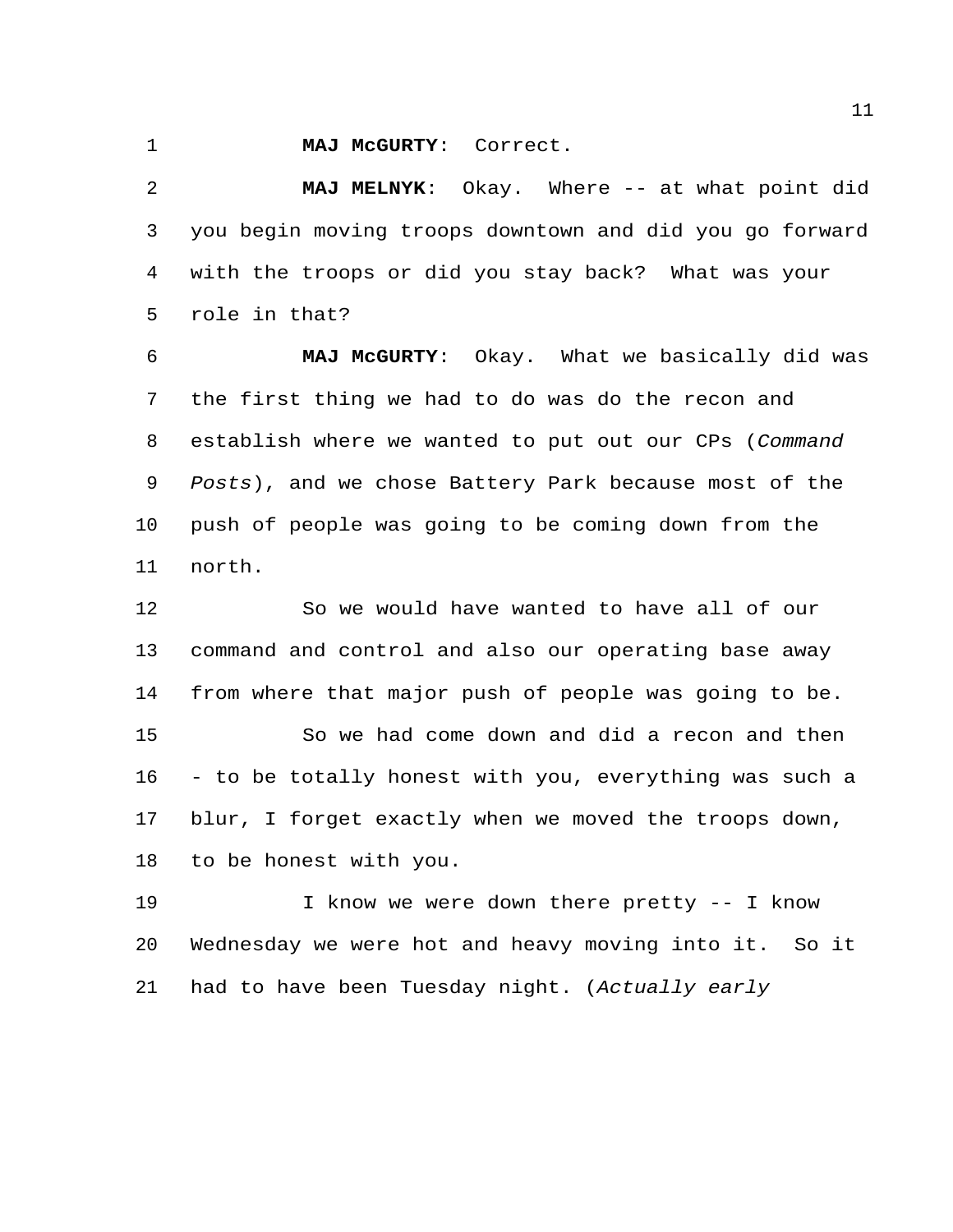*Wednesday morning*)

 **MAJ MELNYK**: What was your command situation like? It sounds like you basically were operating in a vacuum. What kind of instructions were coming from higher, if any?

 **MAJ McGURTY**: It was somewhat difficult, because when we got on ground, we were looking for the basic operations order and we had not gotten that, nor had we gotten some of the most important things as we were deploying troops out in the field, which is the rules of engagement.

 And one of the major problems we had is in some cases, when we deployed into our various cordon locations, you had fairly high ranking police officials saying "Oh, Okay, the military has control of it, we can push back," and just trying to instill into them that we operate under your direction.

 It caused a lot of difficulty in that regard because certain of the lower police officials, the patrolmen, as soon as we showed up, figured that we would be calling the shots and telling them what to do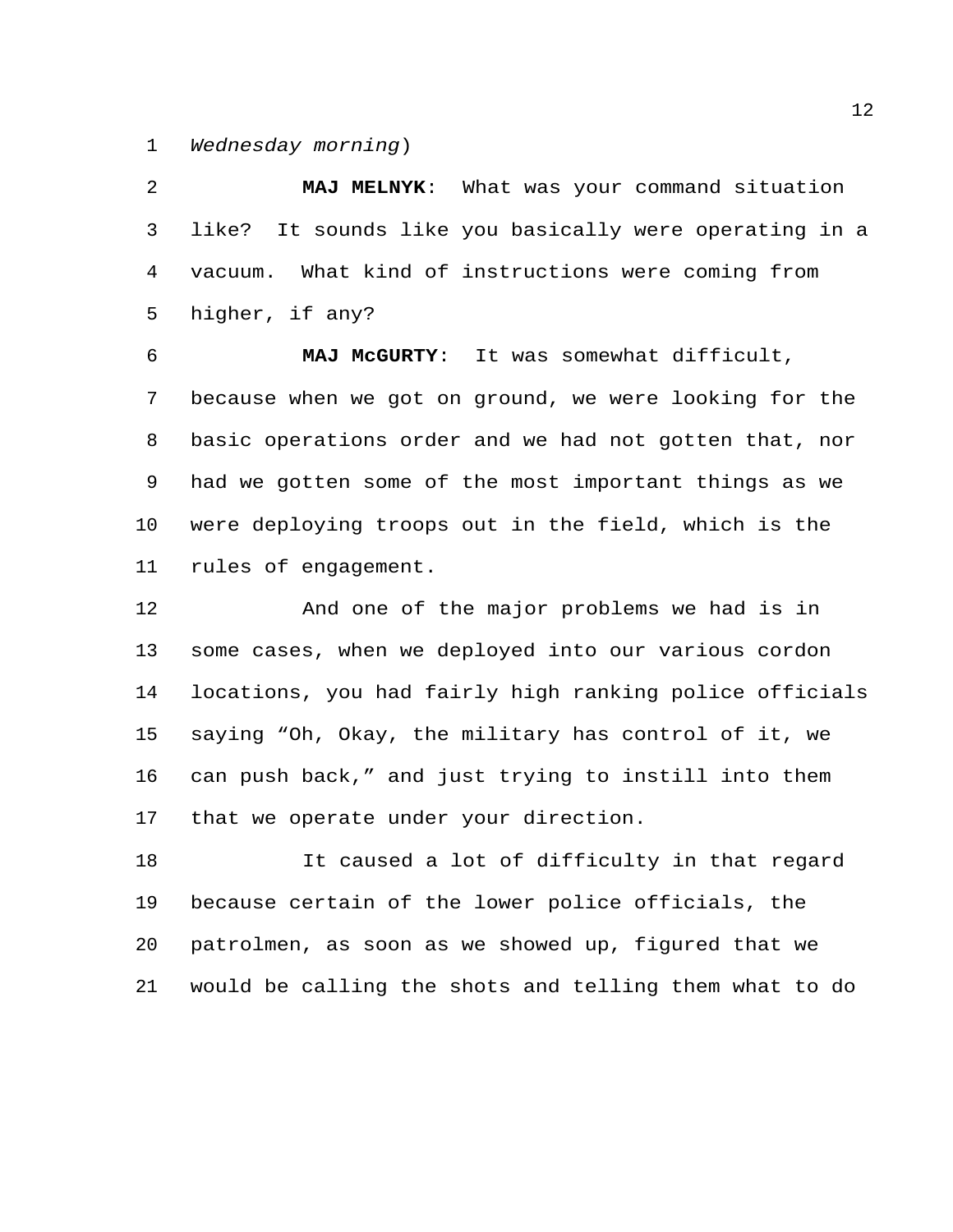instead of the other way around.

| 2              | And I had numerous times around the circuit            |
|----------------|--------------------------------------------------------|
| 3              | trying to explain to the officers the relationship of  |
| $\overline{4}$ | how we're here to assist you in restoring control to   |
| 5              | the city.                                              |
| 6              | MAJ MELNYK: Were your officers in the Guard,           |
| 7              | the 69th, clear that they were -- was it clear to them |
| 8              | that they were subordinate to civil authority?         |
| 9              | MAJ MCGURTY: Yes. Yes, it was.                         |
| 10             | MAJ MELNYK: But you're saying the PD, the              |
| 11             | police department --                                   |
| 12             | MAJ MCGURTY: Correct.                                  |
| 13             | MAJ MELNYK: -- assumed martial law or                  |
| 14             | something to that effect.                              |
| 15             | MAJ McGURTY: Correct. Exactly.                         |
| 16             | MAJ MELNYK: All right.                                 |
| 17             | MAJ McGURTY: That was in many cases. I                 |
| 18             | wouldn't say that every police official that I ran     |
| 19             | across, but in many cases, I got a police captain come |
| 20             | up to me and go, "Well, you guys are in charge." And   |
| 21             | I'd go, "No, Officer, you guys are. We're here to      |
|                |                                                        |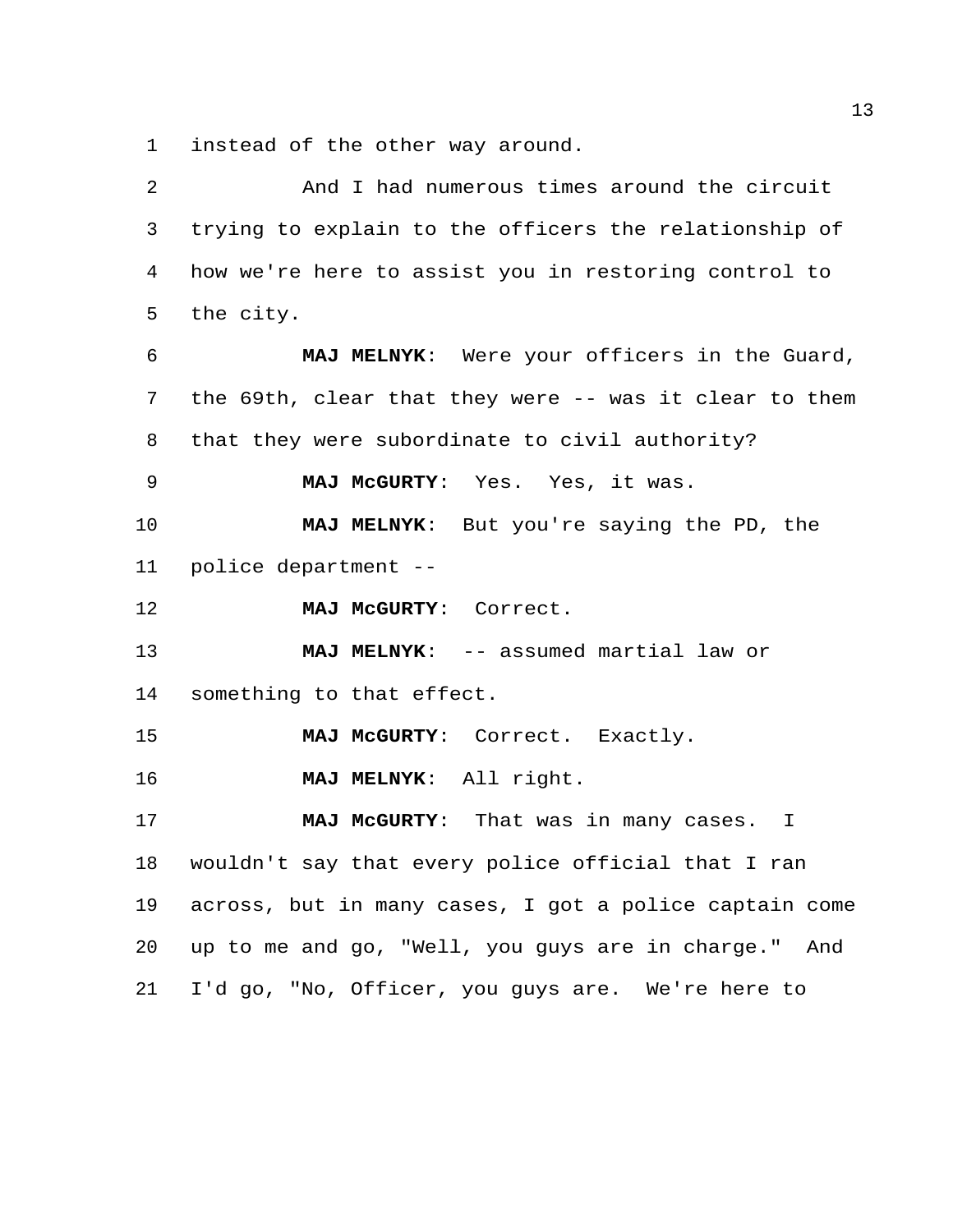assist you."

 **MAJ MELNYK**: Was there any kind of SOP to operate off of for dealing with civil authorities in a situation like this?

 **MAJ McGURTY**: Nothing was enacted, and that is something that we need to, from the highest level on down, try and work on that, because it's been a while since -- of course, there's a major difference between a snow storm or things of that nature versus -- this is something, of course, none of us had ever --

 **MAJ MELNYK**: What many people assume, what the President is calling an act of war.

**MAJ McGURTY**: Correct.

**MAJ MELNYK**: They assume military control.

**MAJ McGURTY**: Yes.

**MAJ MELNYK**: And that changes things, right.

**MAJ McGURTY**: Can I just address to that?

**MAJ MELNYK**: Please.

 **MAJ McGURTY**: Also, when we're talking about threat, of course, the threat was very unclear. The 101 CAV showed up with full M249s, 113s, with their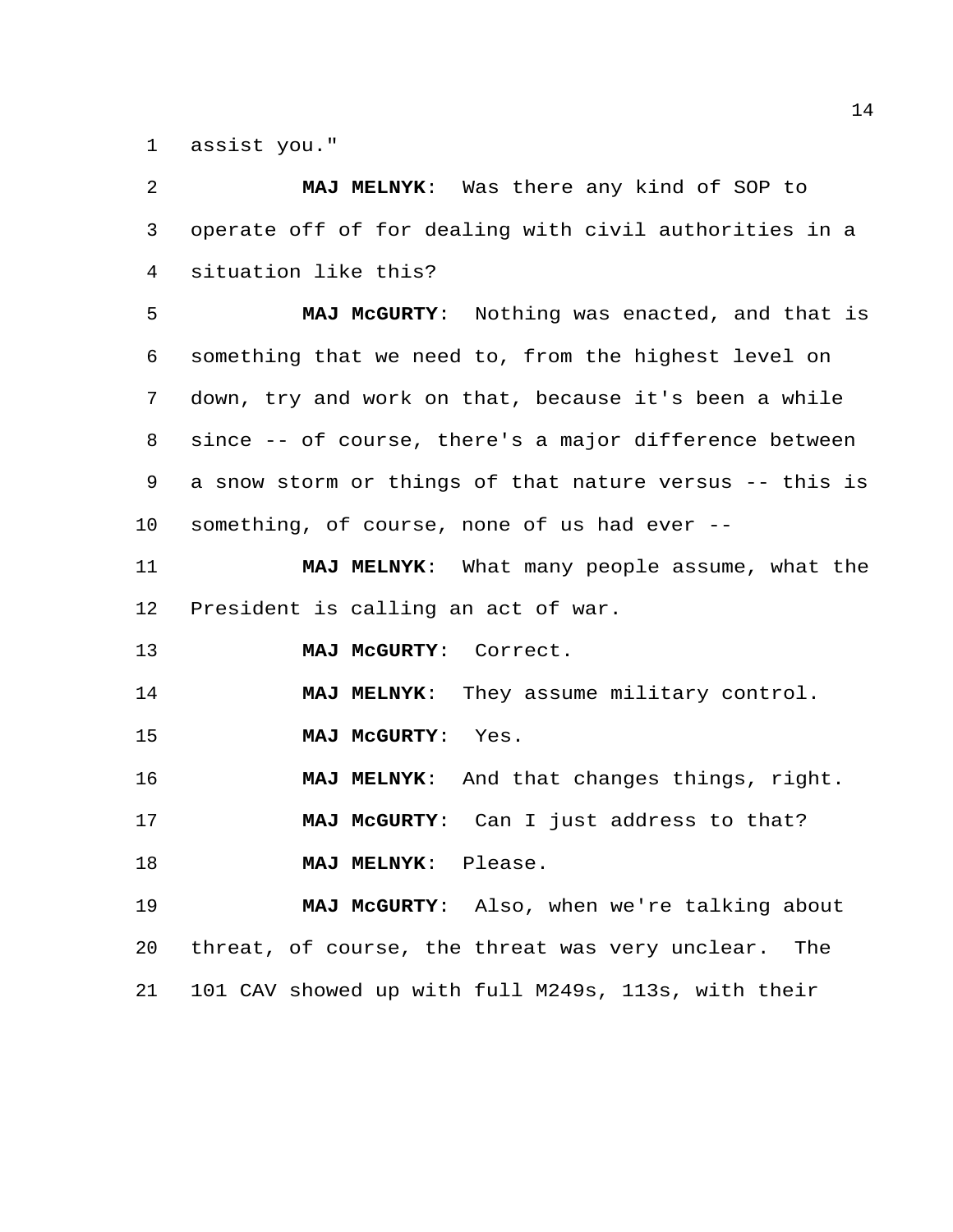weapons --

| 2  | MAJ MELNYK: The M249 is a --                              |
|----|-----------------------------------------------------------|
| 3  | <b>MAJ MCGURTY:</b><br>Is a $--$                          |
| 4  | MAJ MELNYK: Automatic grenade launcher.                   |
| 5  | MAJ McGURTY: Automatic grenade launcher,                  |
| 6  | correct. (Incorrect information - the M249 is the Squad   |
| 7  | Automatic Weapon, a light machine gun; the Mk19 is the    |
| 8  | Automatic Grenade launcher)                               |
| 9  | <b>MAJ MELNYK:</b> And the 203 is $-$ (a single-shot      |
| 10 | grenade launcher mounted under the barrel of an M-16      |
| 11 | rifle)                                                    |
|    |                                                           |
| 12 | MAJ MCGURTY: Right. Excuse me.                            |
| 13 | MAJ MELNYK: Just because it might be 20 years             |
| 14 | from now when you listen to this again.                   |
| 15 | MAJ McGURTY: Sure. So they showed up with                 |
| 16 | the $-60s$ mounted and the .50s mounted on the $-113s$ -- |
| 17 | .50 caliber machine guns.                                 |
| 18 | So they brought in their armored<br><b>MAJ MELNYK:</b>    |
| 19 | personnel carriers.                                       |
| 20 | MAJ MCGURTY:<br>Yes.                                      |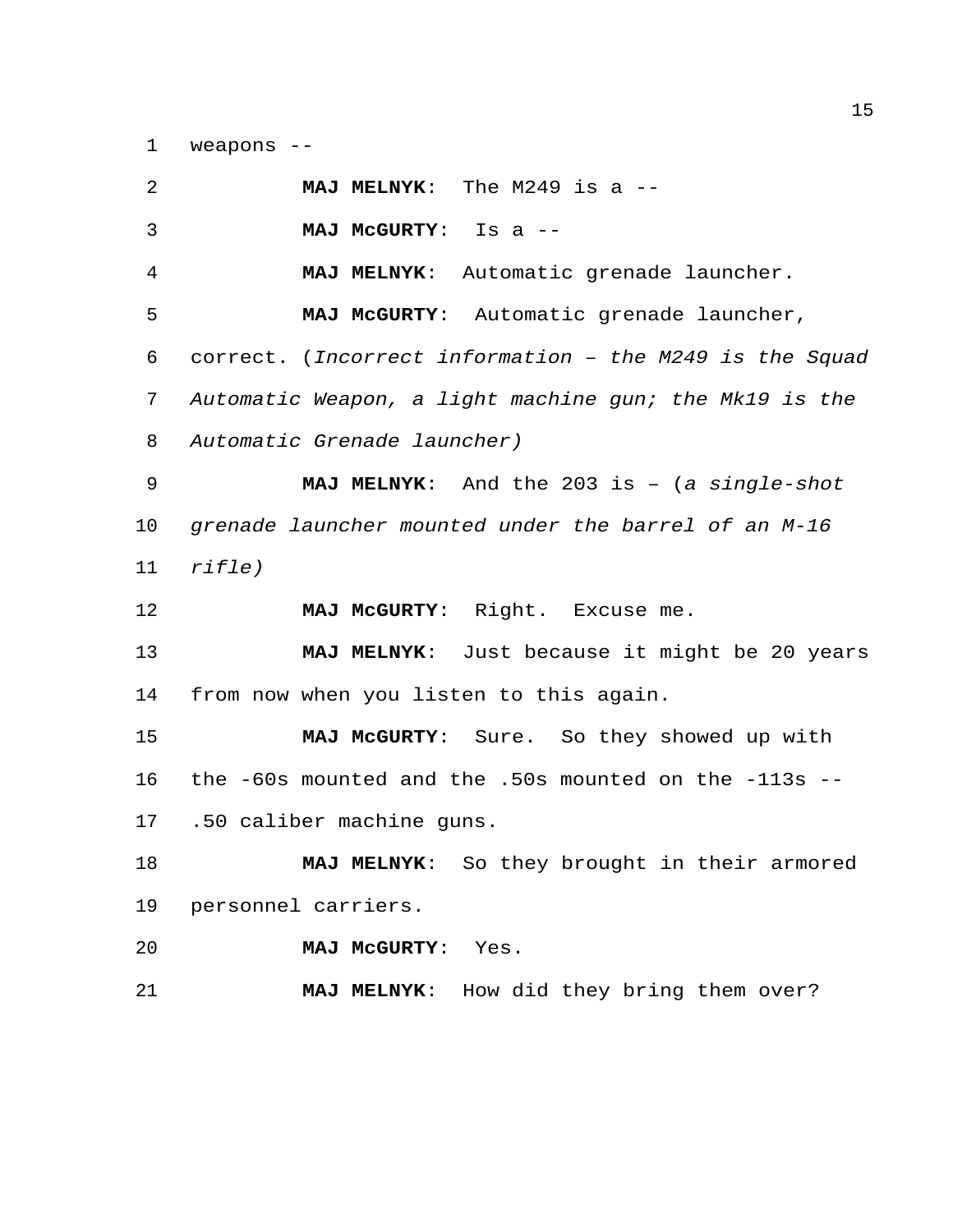**MAJ McGURTY**: A limited number. They brought them right over on Staten -- I believe on the Staten Island Ferry.

 **MAJ MELNYK**: On the Staten Island Ferry. **MAJ McGURTY**: Correct. And they brought in a large number of vehicles. [*Incorrect – the 101 Cavalry drove its vehicles into Manhattan via the Battery tunnel on the morning of Sept. 12. Subsequently, troops traveled back and forth to Staten Island on the ferry]*

 But we had decided, because the situation appeared to have been somewhat stabilized, we brought our weapons in the back of trucks and the officers were all armed with nine millimeters.

**MAJ MELNYK**: And the soldiers?

 **MAJ McGURTY**: Were -- I had flak jackets on, had their helmets and had their LBE, but the weapons were close by. So in case they needed to be armed, we could move them out there.

 But the police officials from the very beginning said that that's too much of a display of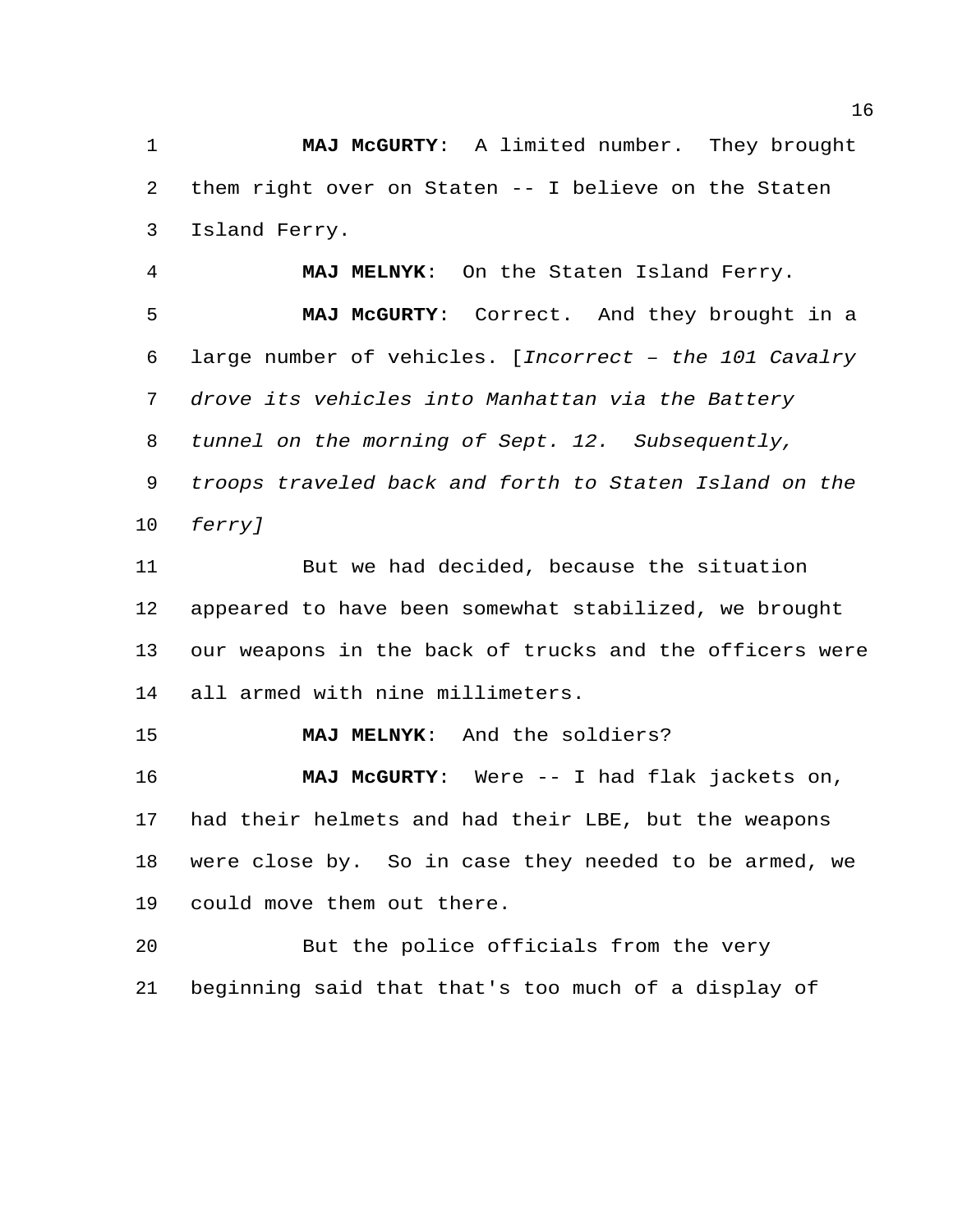force for the 101. But considering the THREATCON, that was totally within keeping with the threat.

 **MAJ MELNYK**: So the 101 kept their APCs (*Armored Personnel Carriers)* away. They didn't put them out on the lines.

 **MAJ McGURTY**: Well, initially, they did and one was placed right by city hall, which certainly city hall kind of -- so eventually what happened with city hall, that was a no military view zone, for obvious political reasons.

**MAJ MELNYK**: Okay.

 **MAJ McGURTY**: So every -- so all those type of vehicles and all the other stuff, they were all hidden back over there and all the other weapons systems were all dismounted.

 **MAJ MELNYK**: Other than the nine millimeter pistols given to officers, were weapons at any point issued to troops?

**MAJ McGURTY**: No, they weren't.

**MAJ MELNYK**: They stayed on the trucks.

**MAJ McGURTY**: Correct. In a couple cases,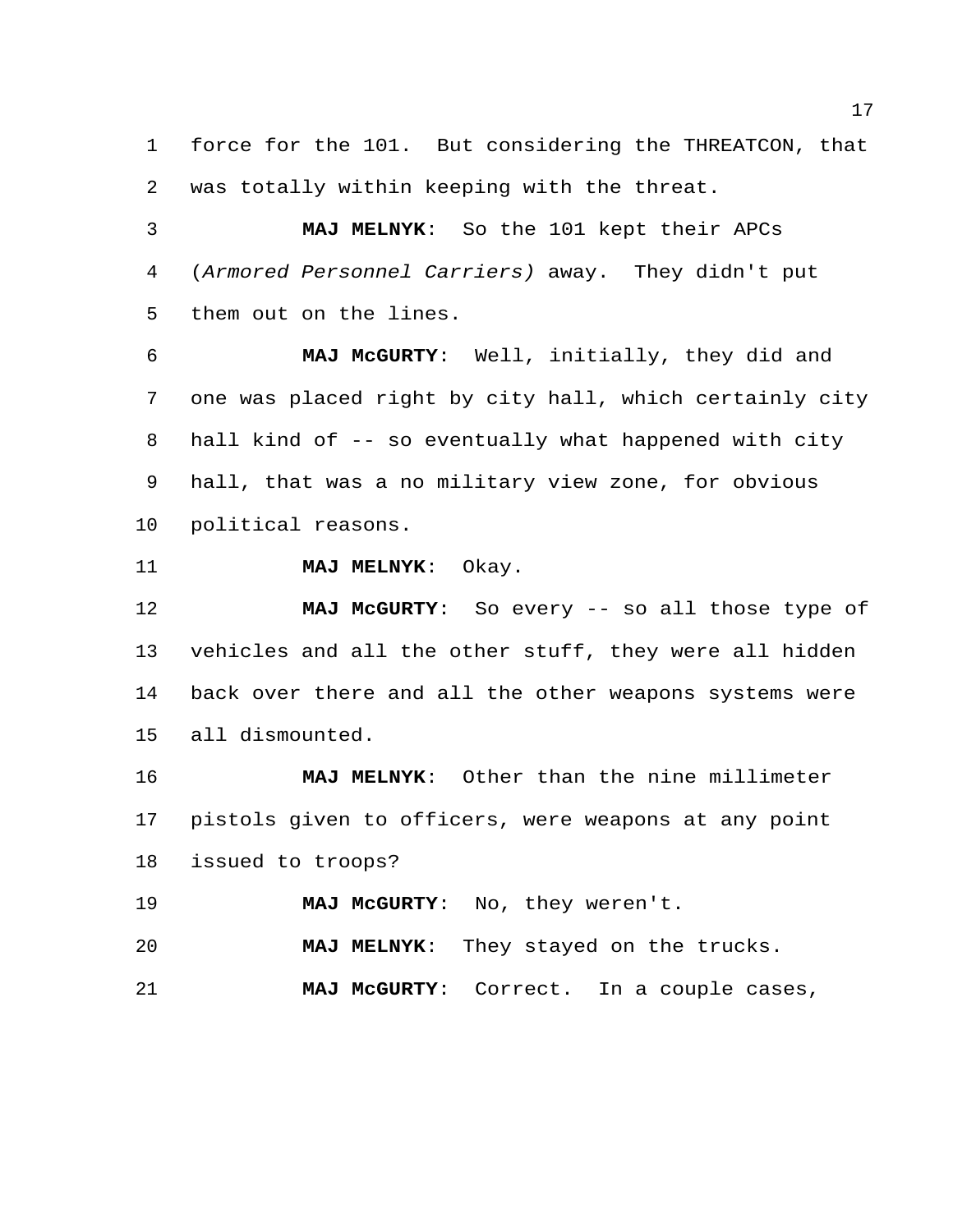riot batons were issued just down by where the Bowling Green Train Station was, just for a few of the soldiers, and immediately it was decided that it wasn't necessary and they were then placed away. **MAJ MELNYK**: Was ammo issued to the officers? **MAJ McGURTY**: The -- I -- yeah. All the officers had one magazine. **MAJ MELNYK:** One magazine. **MAJ McGURTY**: Right. **MAJ MELNYK**: So you had to deal with that issue, as well. **MAJ McGURTY**: Correct. **MAJ MELNYK**: You said you didn't have any rules of engagement. It sounds like the police did step in and say -- and make suggestions about levels of force or levels of how you presented yourself. **MAJ McGURTY**: Believe it -- **MAJ MELNYK**: What became established? **MAJ McGURTY**: Believe it or not, we talked to our soldiers and our soldiers used common sense and we

told them specifically if there's any incidences, you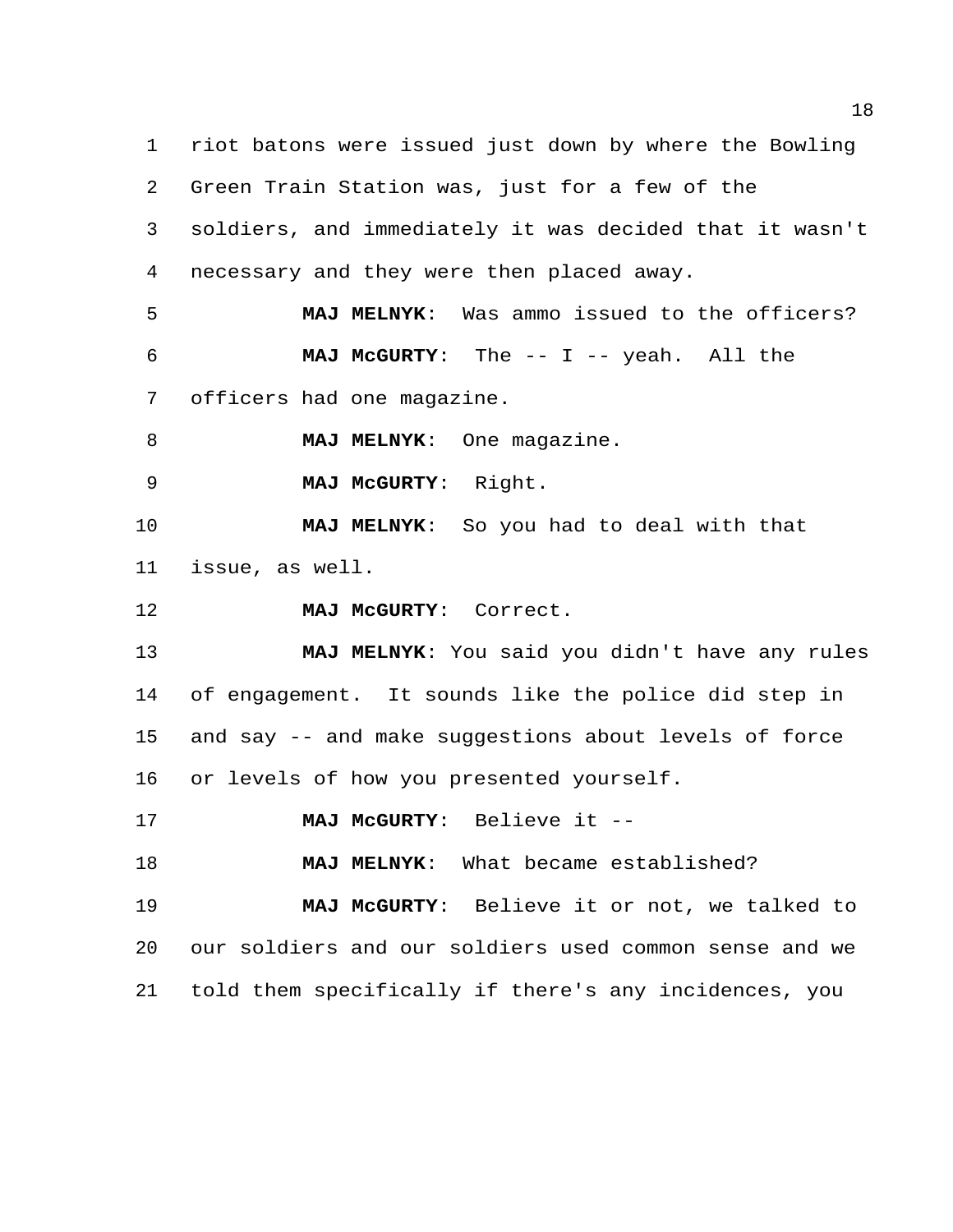stop the individual, detain them and turn them over to law enforcement officials.

 So our soldiers, considering there was no ROE, performed marvelous. I can't commend them enough for restraint in the face of, some cases, quite serious provocation, and conducted themselves in the most professional manner.

 **MAJ MELNYK**: That's good. Liaison then with the police, you had to establish that the police were in charge on the cordon line. What level of liaison did you at battalion headquarters have with the police? Was it consistent liaison? Was it ad hoc? **MAJ McGURTY**: Right. We had an awesome officer from division called MAJ Bob Magnanini. He is a super officer of the G-2 shop and he did all the coordination with the police officials and it really,

really worked out well.

 We established a great rapport all on down the line with all the different officials, and credit him with really keeping us in the loop and he did a great job.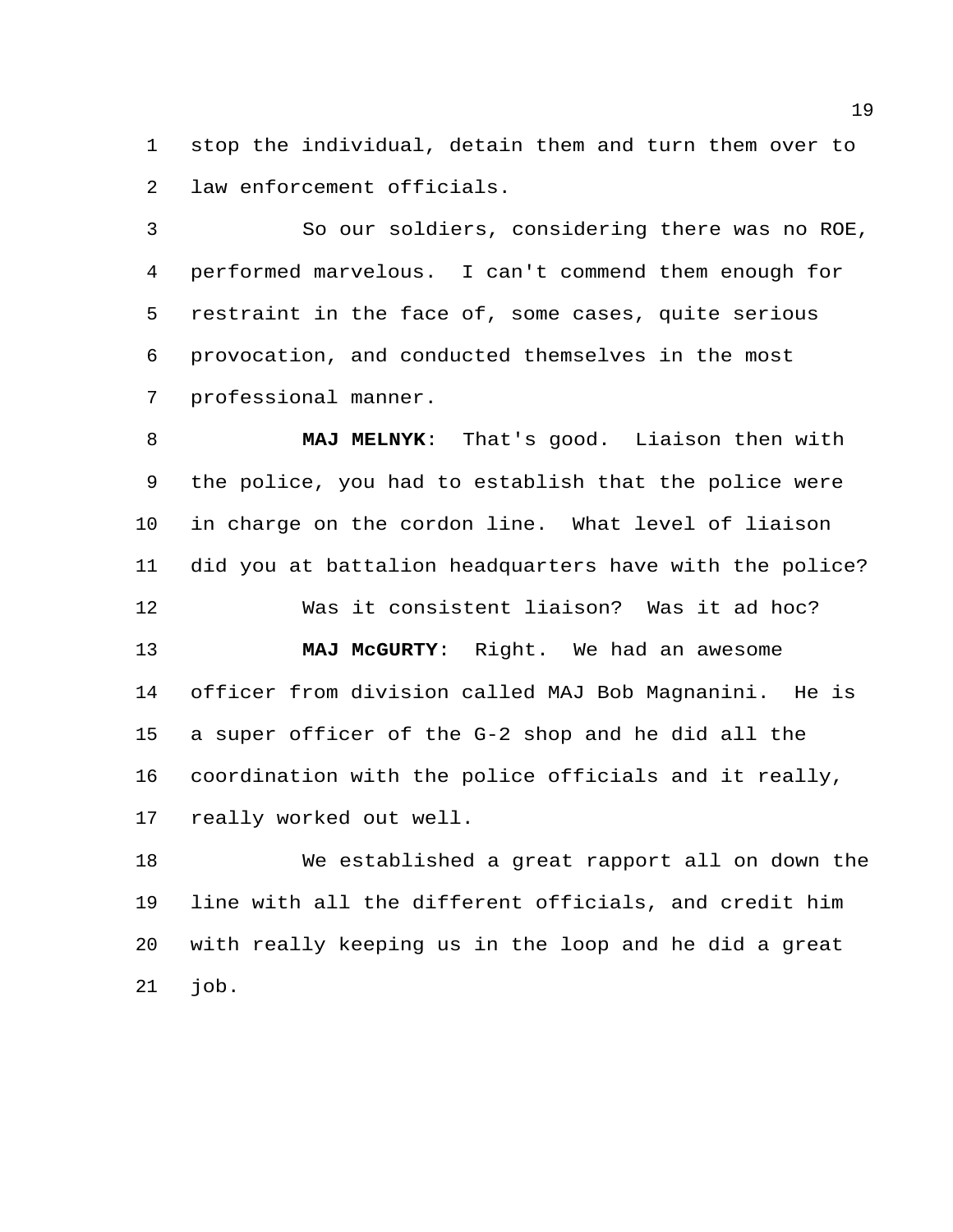**MAJ MELNYK**: And for the soldiers out on the line, who did they coordinate with? Did they have officers assigned to assist in their sector or, you said, they handed over anybody to the officers?

 **MAJ McGURTY**: Right. Generally, what you had is, where all of our out posts, they mirrored, you had police at posts there and our guys were, many cases, directing all of the traffic, controlling the flow of everything, with the officers off to the side ready to assist, but they left it up to our guys, because they were doing such a good job of controlling, because, of course, you got a lot of emergency workers coming through and they were smart enough to prioritize which one needs to go through and really so the police were able to step back.

**And they saw how efficiently our chain of**  command worked and how smooth. That gave us a lot of power to do our jobs, which is quite gratifying.

 **MAJ MELNYK**: What about the -- the chain of command was clearly defined up through battalion.

**MAJ McGURTY**: Correct.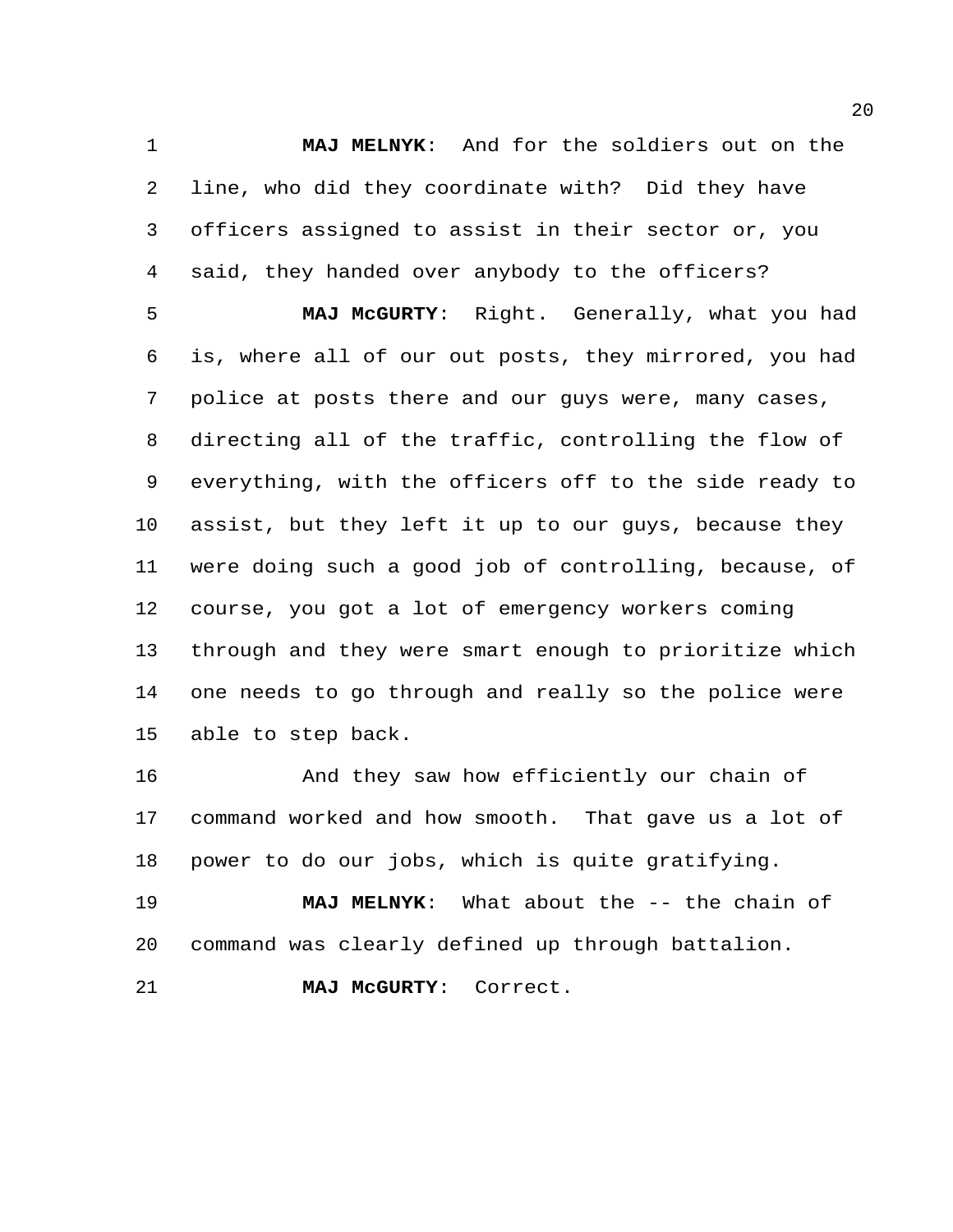**MAJ MELNYK**: You talk about MAJ Magnanini, who came down from division, though division was not directly involved. He is a divisional officer who appeared on the scene.

 **MAJ McGURTY**: Correct. He lives in New Jersey. So he showed up right to the armory. He's an old 1st of the 69th Infantry officer.

 **MAJ MELNYK**: Right. Hope to interview him later.

 What was your military chain of command? **MAJ McGURTY**: The military chain of command initially went from our battalion to Headquarters, Troop Command, which operates out of Valhalla. They had a forward at the Park Avenue Armory, but there was no perceptible TAC (*Tactical Command Post*) that we could see that we would be readily identified as -- that we would operate as a tactical command with.

 So it became very blurred as far as a command and control and finally, [brigadier] general Klein came by, who is the commander of Troop Command, and said to my battalion commander he has total confidence in his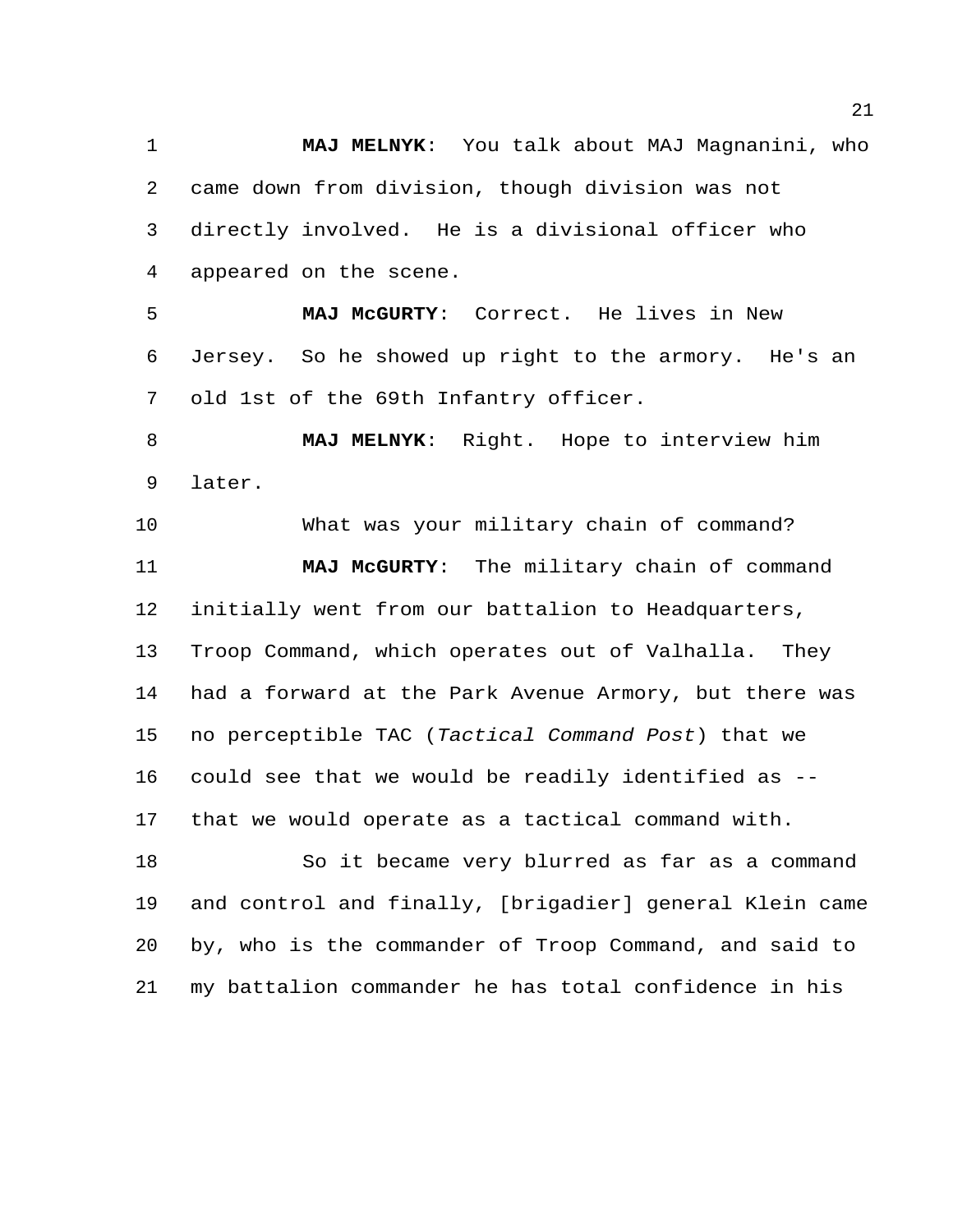abilities and that he will support him in everything that he does.

 **MAJ MELNYK**: So Troop Command sort of adopted a hands off approach and allowed LTC Slack -- LTC Slack, though, had to work in conjunction with the 101 CAV.

 What other units were on the ground? **MAJ McGURTY**: Oh, we had a great working relationship with the 101 CAV and the 258 Field Artillery. They're all part of our brigade, 3rd Brigade, 42nd Division.

So we're old hat at working together.

 **MAJ MELNYK**: Who coordinated? Was there any higher level on the ground that coordinated actions? At what point was a higher level of command established?

 **MAJ McGURTY**: Eventually, on Saturday, which is on the 15th, the Aviation Brigade stood up, which the 42nd Division Aviation Brigade stood up as what we would call our TAC (*Tactical Command Post)*, and they became the maneuver controlling headquarters and that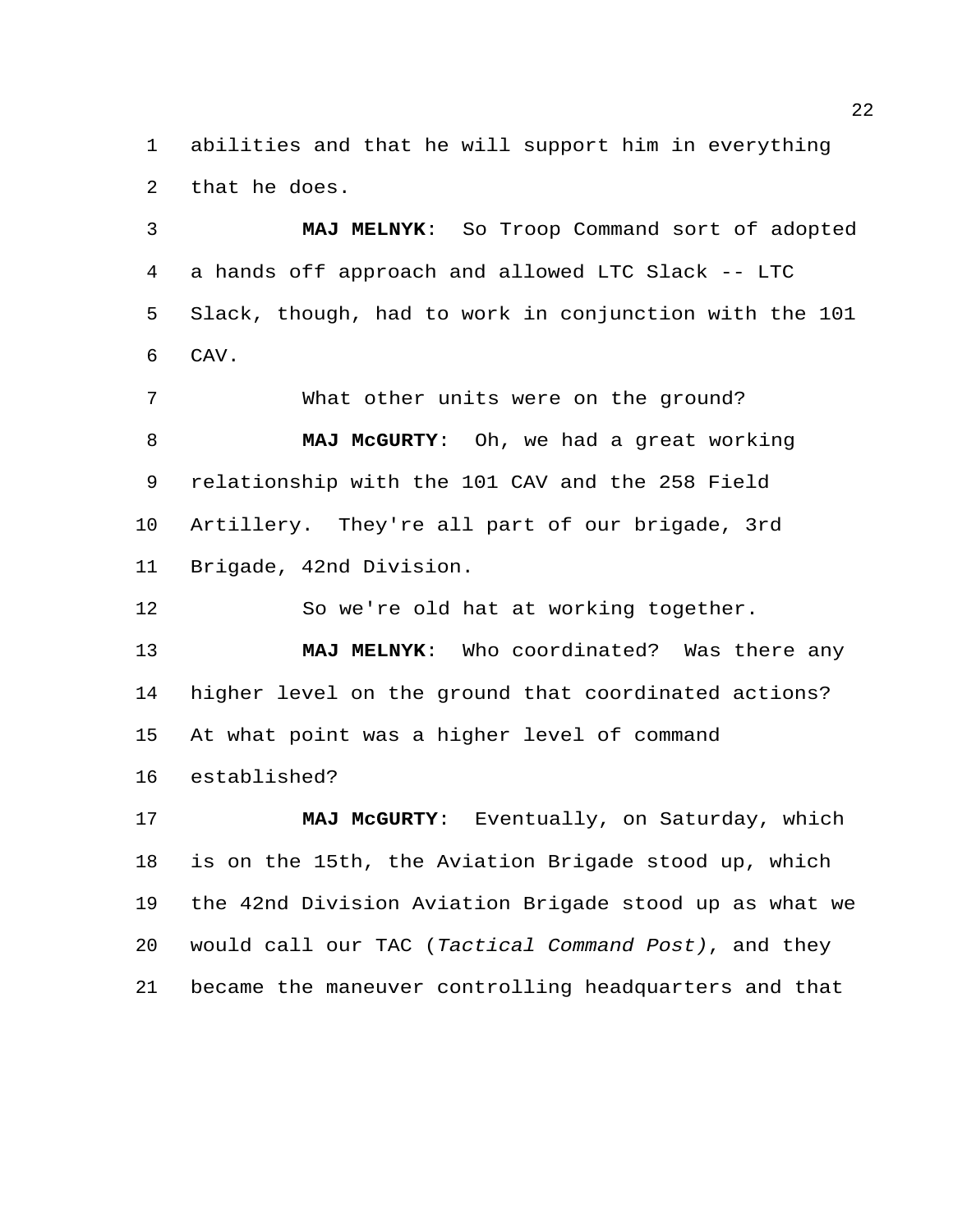brought -- it was a clearly defined chain that went right to them and then the Aviation Brigade dealt with the other layers above that.

 And it fell into what we're used to working with. But with the 101 CAV and the 258, just a lot of 6 lateral communications between the  $-3'$ s and the  $-2'$ s (*i.e., the S-3s and S-2's, battalion level Operations and Intelligence officers*), and we also have to 9 remember that you have Bravo, Charlie of the  $105<sup>th</sup>$  (*Infantry)*, in there with us at that time, doing a great job.

 And it got kind of problematical because initially they were -- Bravo 105 was part of our task, because they're in this armory. Then they were joined by Charlie and then they were chopped to another org, and I think it was the 258, but I'm not sure.

 And then eventually, because all the infantry guys really can take care of other infantry guys, they eventually chopped them back to us, and they were doing a super job.

**MAJ MELNYK**: Those two companies were sort of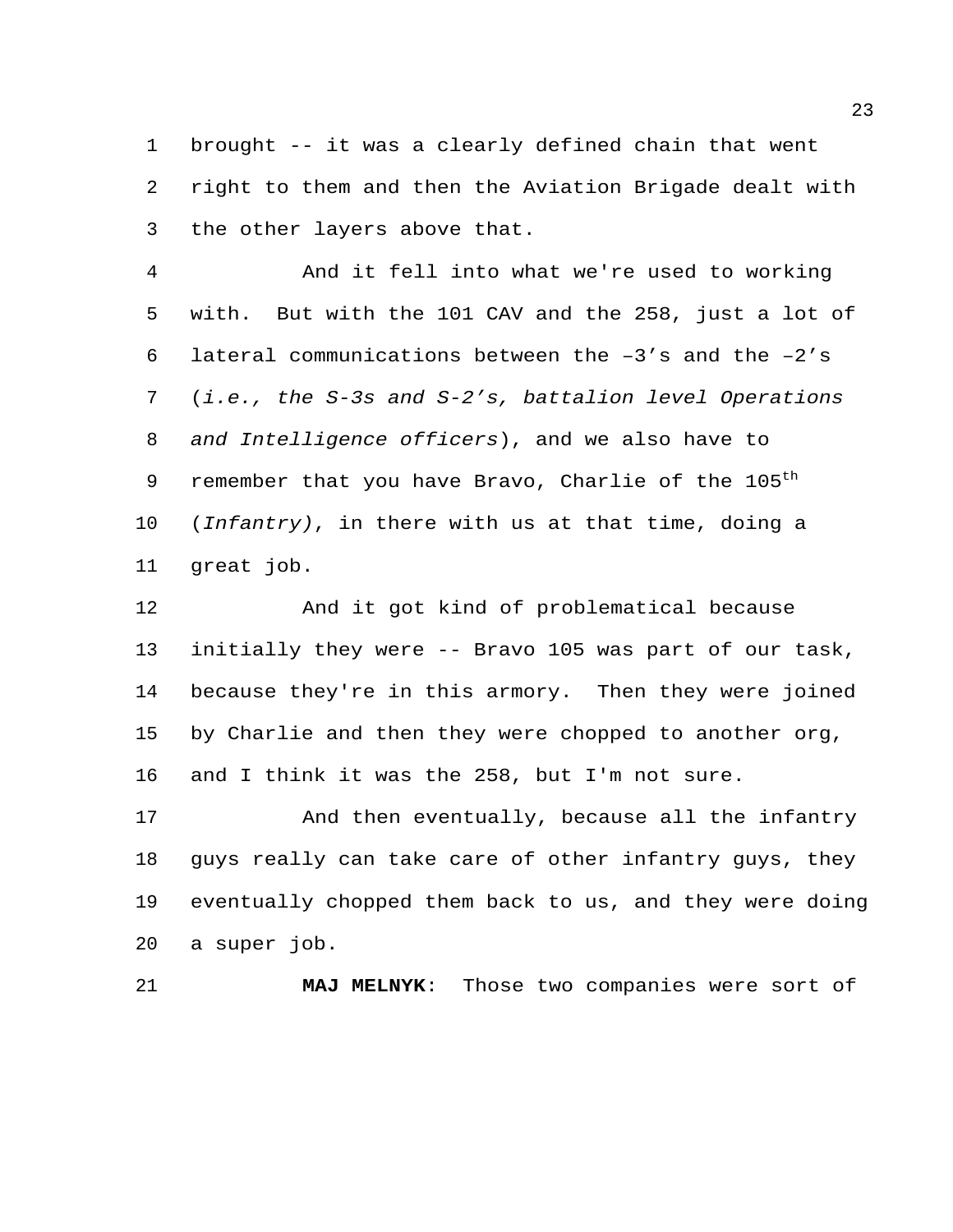orphans because the rest of their battalion and

battalion command structure wasn't available.

 **MAJ McGURTY**: Well, eventually MAJ Markey, who is a battalion XO, and – I forget his name - the battalion S-3 came down for that control, but the problem was not being aligned, because they were inside the 1-69th's perimeter.

 So for a while, it was kind of like we've got a unit that is not really under anybody's control inside our sector.

 **MAJ MELNYK**: Describe the mission, the initial mission of the 1-69 when it arrived. You said you had the 105th inside your perimeter.

**MAJ McGURTY**: Correct.

 **MAJ MELNYK**: My understanding, from talking to people previously, they were the closest in group to ground zero, the pile, whatever you want to refer to it.

**MAJ McGURTY**: Right.

 **MAJ MELNYK**: You had tactical control over them for part of the time. What was the 105th doing?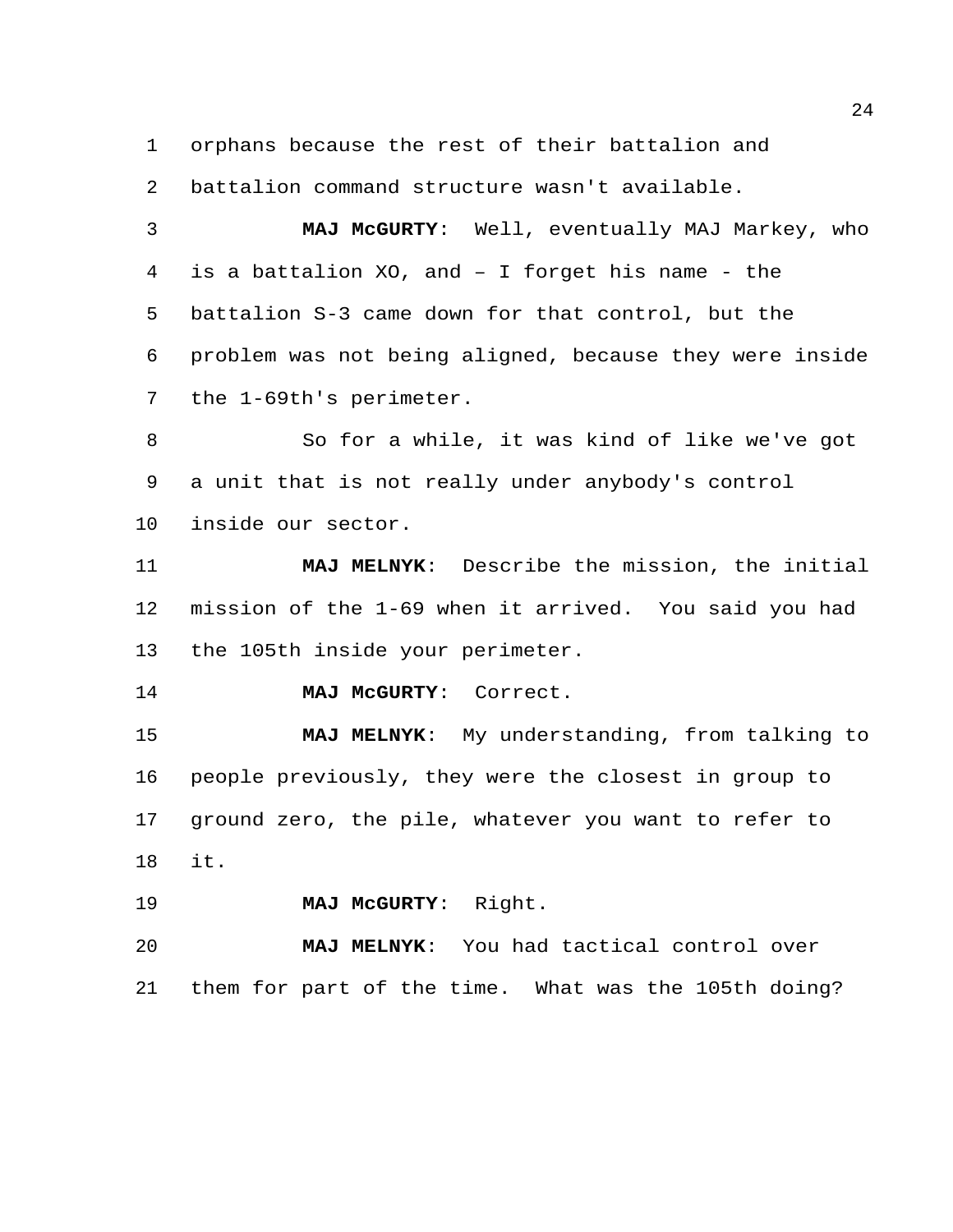**MAJ McGURTY**: The 105th, the main mission that we had was right by the World Trade Center towers. You had a lot of people who really were anxious to get in there and help and you have to admire their patriotism, but that's no job for amateurs and you really had -- emotions ran high in some cases, to where you had people who had family, friend, relatives, and wanted to get in there.

 And with all the iron being moved around, it was really a place for professionals, and they (*the soldiers of B and C Companies, 105<sup>th</sup> Infantry*) blocked the east side of the World Trade Center to keep anybody from getting close to where they're moving all the big iron and potentially you had parts of other buildings falling down.

 So just to protect and just have essential personnel in there who were doing the job and you could have superfluous people who were getting in the way and potentially could get hurt.

 **MAJ MELNYK**: Some of the soldiers had said that there was also an issue of even rescue workers who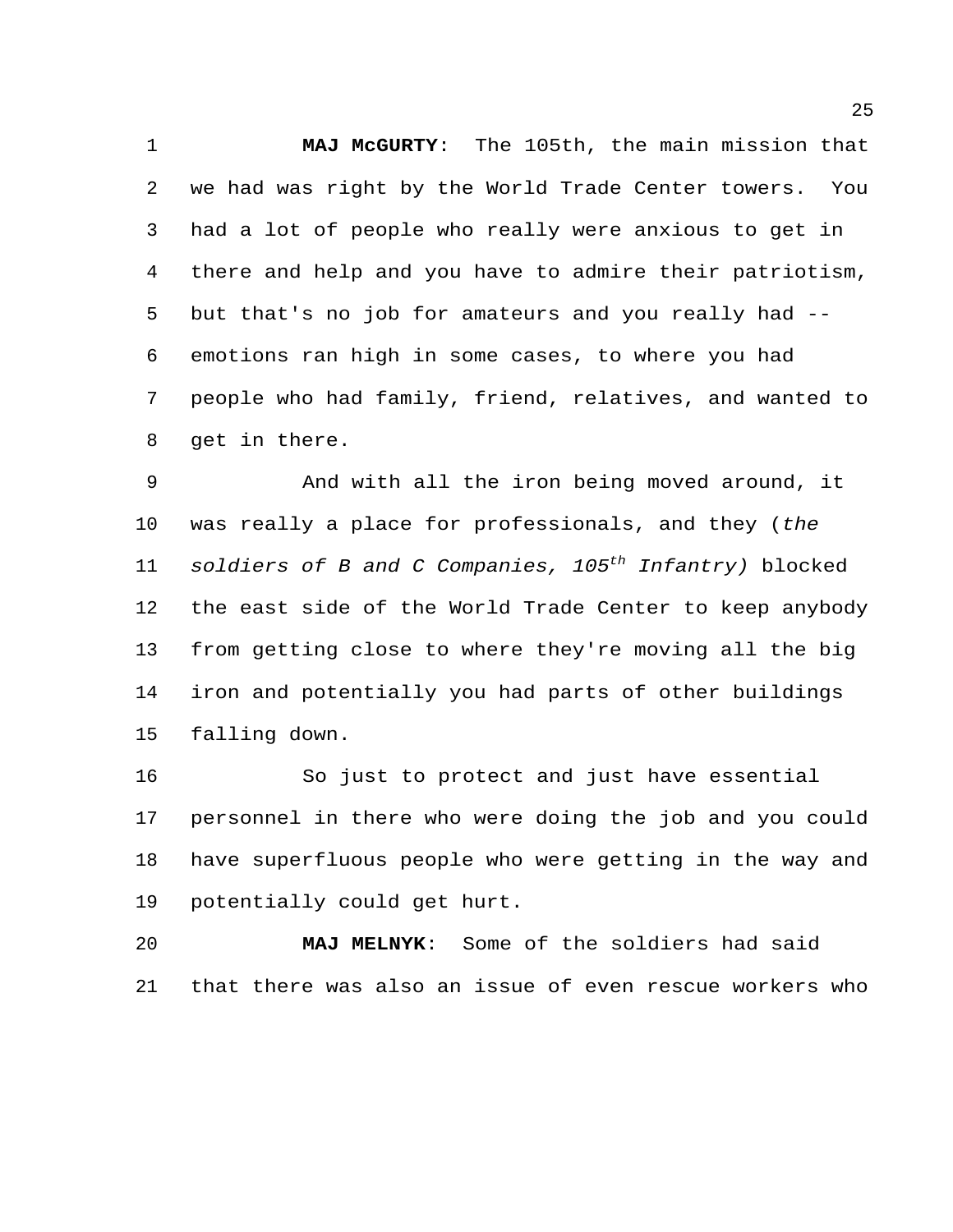wanted to get in on the action, not just family and others, but professionals who were trying to push in. Did you find that the case?

 **MAJ McGURTY**: Correct. It was certainly the case and you can understand that these rescue workers, that is what they are trained to do, and it breaks your heart to think that there's people in there that, unless you can get to them quick enough, they're going to die.

So emotions were really, really high.

 **MAJ MELNYK**: Who controlled who came and went from the World Trade Center site?

 **MAJ McGURTY**: There was a fire chief, and I forget his name, on the eastern side and he gave the 105th and eventually we had to swing down the 101 into the -- the 105th was on Day Street. I'm not that familiar with the World Trade Center, but there was a globe and there's steps that go up there. Well, there was a globe.

 They were right there on that street and there was a crane just to the south, but then you had Liberty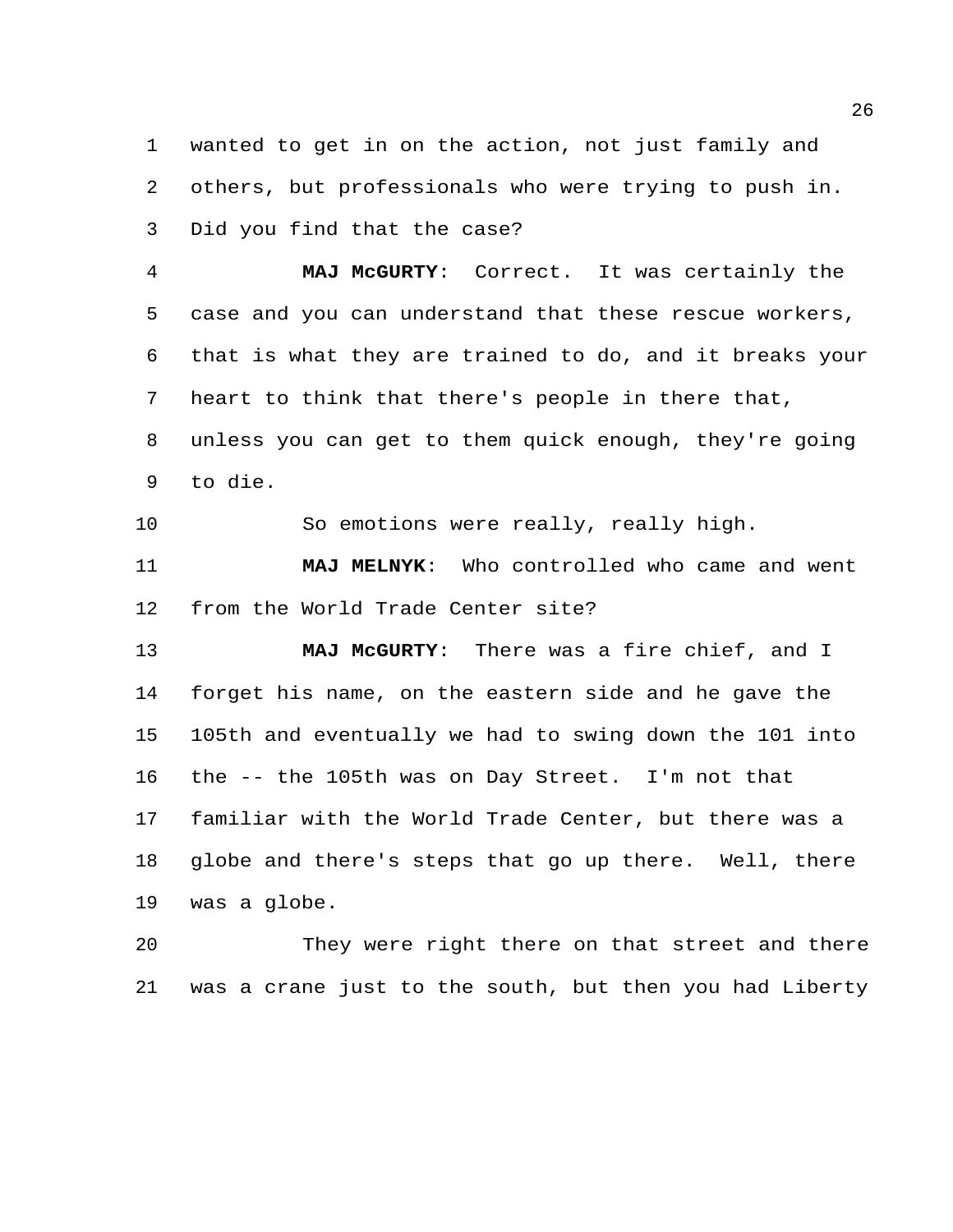Plaza, where -- not talking the actual building, but there was an entryway and that was where the 101 was eventually swung into place, because you had people really trying to get in there, rescue workers, and the fire chief and a lot of people got really upset by it. But they just couldn't have anybody else in there.

 **MAJ MELNYK**: So the majority of the line 9 companies of the  $69<sup>th</sup>$  - as opposed to the 105th and 101 were in a cordon established further outside.

**MAJ McGURTY**: Correct.

 **MAJ MELNYK**: Describe that and what they did. **MAJ McGURTY**: Right. What we did is we looked at the areas that needed to be blocked off, coordinated with the 101, and we decided that Broadway was a logical place to divide the cordon.

17 The 101, because they're an armor unit, they don't have as many people. I gave them the smaller sector, which was in the east, and we agreed on that, and it basically ran from just a little bit south of City Hall along Nassau through a few small side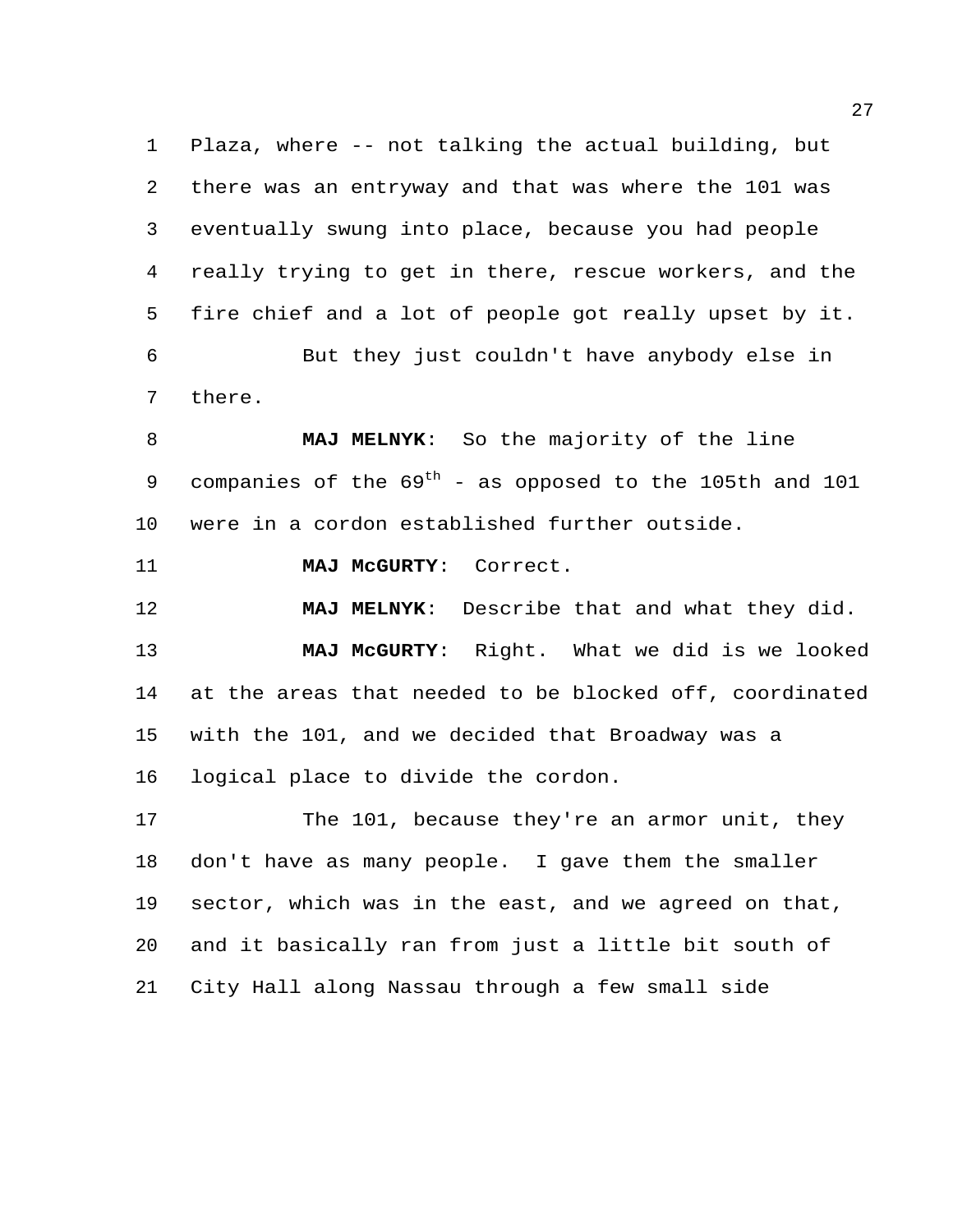streets, over to where Bowling Green is over to where we are.

 Ours ran from beginning in the south, up the West Side Highway, over to Thames (*Street)*, through Battery Park, and swung up around along the water till you got up to Chambers Street, and then swung all the way across Chambers Street, almost to city hall.

 Blocking Broadway was one of the biggies. And we also had set up like a covering force area. We had our main line of defense at Chambers, but then we set up a covering force up at -- a couple blocks. Actually had a few guys there and a few guys there to try and -- they'll take as many out, if people slip by, they did that, and then the main line of resistance.

 **MAJ MELNYK**: So the military training comes in handy.

 **MAJ McGURTY**: It certainly does, 'cause you can see that you want to defend something as far out as humanly possible.

 **MAJ MELNYK**: And the Mayor had declared the area below Canal Street to be largely off limits.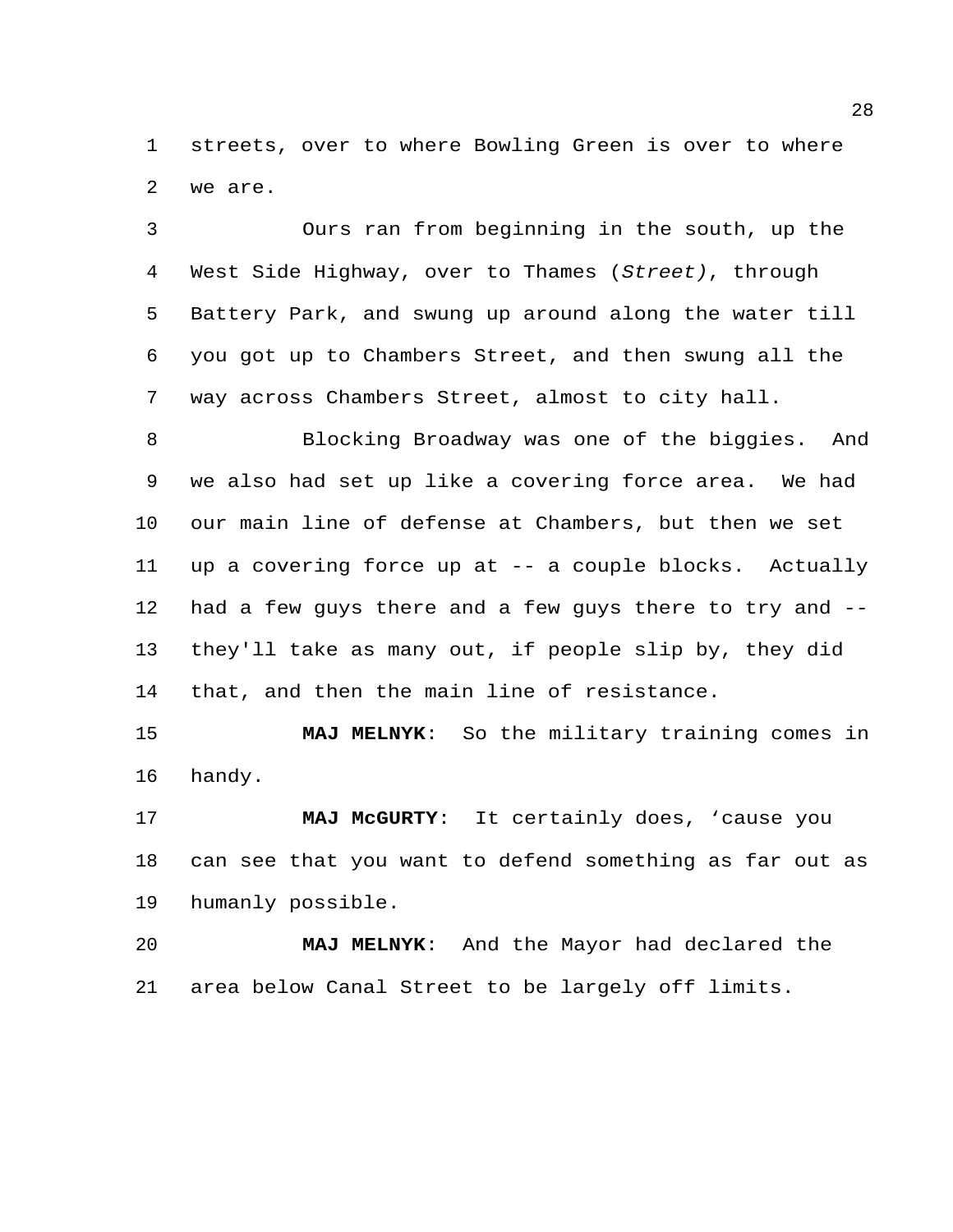**MAJ McGURTY**: Correct.

 **MAJ MELNYK**: So they were supposed to be away from there.

 You have already begun your after action review and one of the processes you looked at was the various missions assigned to the 69th while you were there.

8 If you want to review that with me. I mean, we already talked about the cordon mission.

**MAJ McGURTY**: Right.

 **MAJ MELNYK**: What else was the unit assigned to do, and if you can put that into a time frame, as well. When you initially got there, it was the cordoning job.

**MAJ McGURTY**: Right.

 **MAJ MELNYK**: What other jobs were done in the early phase?

 **MAJ McGURTY**: After doing the cordon mission, the police were anxious to get some of our personnel to try and do a roof top search to make sure that there aren't any remains or to make sure that there isn't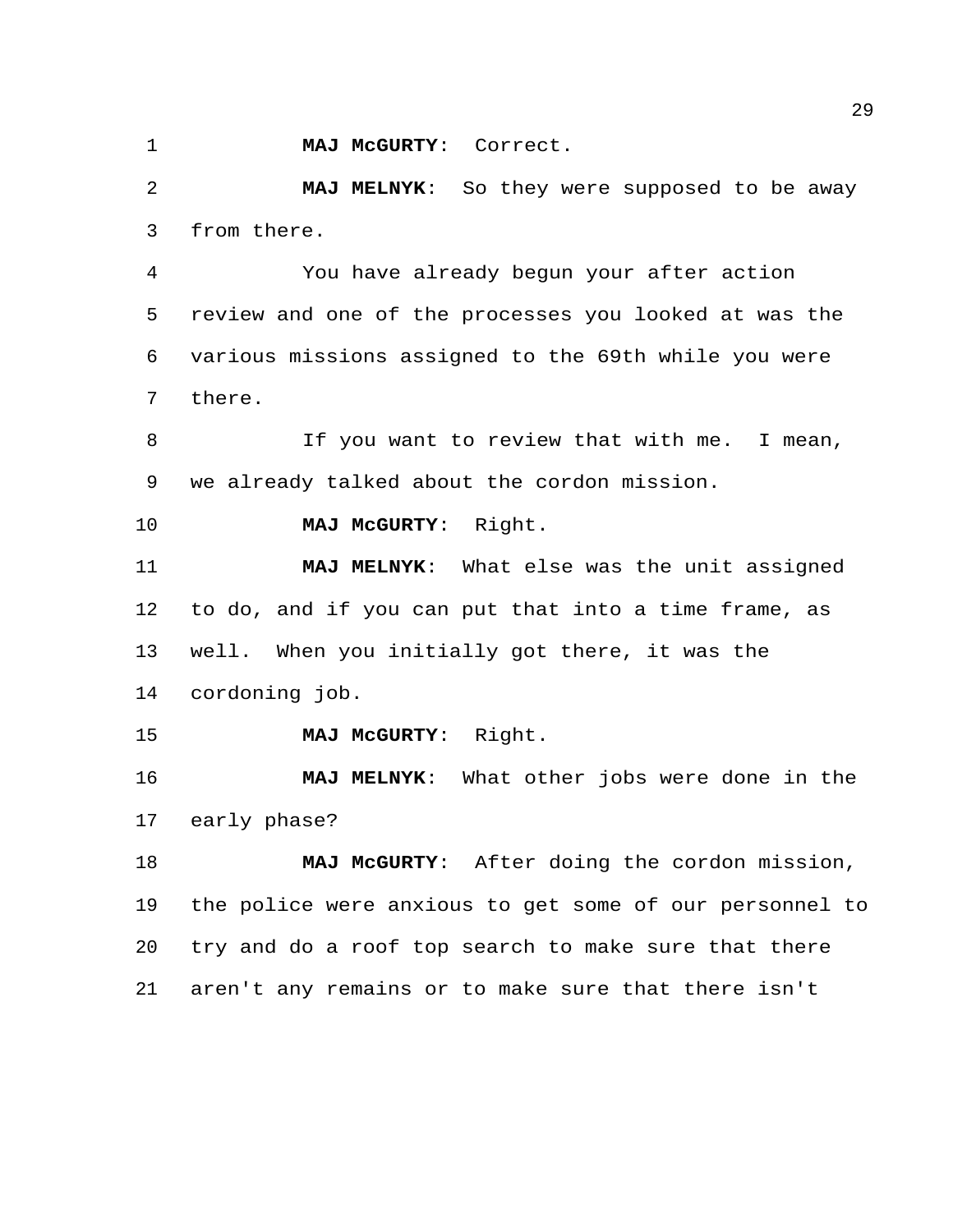airplane parts up on the top of the roof.

| $\overline{2}$ | And we had a contingent of our scouts, a                |
|----------------|---------------------------------------------------------|
| 3              | composite platoon of HHC personnel, and also our        |
| 4              | physician, Dr. Thomasina, and one of our medics, medic  |
| 5              | Ng, going up there and helping in that regard.          |
| 6              | And we went in two man teams, we went up with           |
| 7              | two police officers, and we were just a pair of eyes to |
| 8              | identify any remains and then the police took care of   |
| 9              | that.                                                   |
| 10             | We had potentially, with a lot of the                   |
| 11             | buildings, they were going to let people in. So we      |
| 12             | were involved with going through the buildings and      |
| 13             | making sure that they are safe and that there isn't any |
| 14             | unpleasant surprises waiting for the people when they   |
| 15             | come through.                                           |
| 16             | Meaning body parts.<br><b>MAJ MELNYK:</b>               |
| 17             | Exactly, and other type of $-$ -<br><b>MAJ MCGURTY:</b> |
| 18             | How were they involved in<br><b>MAJ MELNYK:</b>         |
| 19             | determining safety or not? Were they looking for        |
| 20             | obvious structural damage?                              |
| 21             | MAJ MCGURTY:<br>Correct.<br>They were $--$              |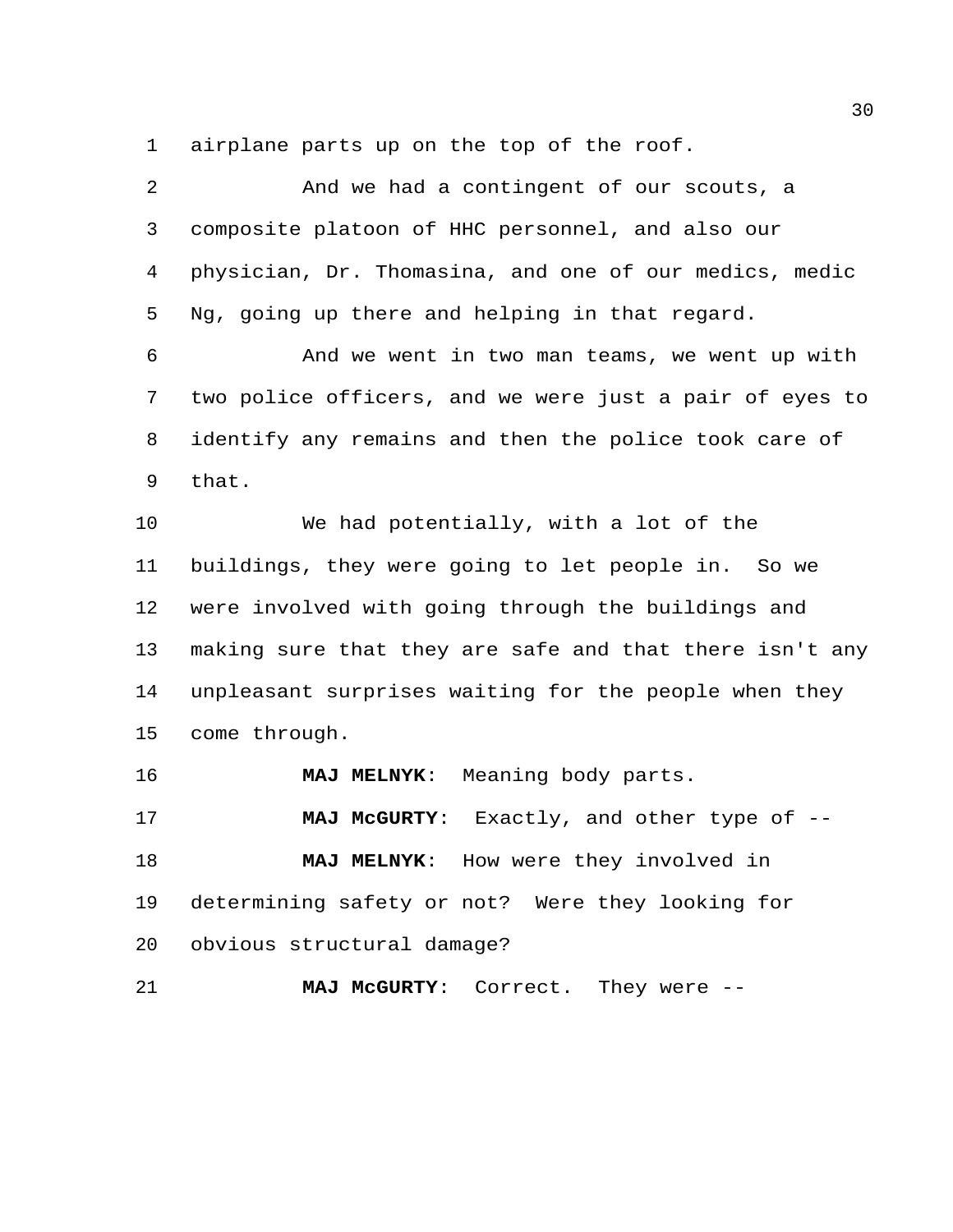**MAJ MELNYK**: They're not trained engineers. **MAJ McGURTY**: Correct. They would go through with police officers and basically what all of -- hovering around the entire site were large numbers of structural engineers, and I don't know what equipment they were using. They looked like little – I can't even describe them – like little binoculars, but that they were looking through like sights and they were looking at the alignment of the buildings to make sure that they hadn't shifted one way or the other. And they had gone through -- **MAJ MELNYK**: Using surveyor's instruments. **MAJ McGURTY**: Right, yes. **MAJ MELNYK**: Sounds like when you survey a -- **MAJ McGURTY**: Right. And they had gone through to every single building and had made a determination whether there was danger of collapse. With Liberty Plaza, it just kept going back and forth, but the facade is very precarious. But the rest of the buildings were cleared by the structural (*engineers*) -- that they're not going to collapse.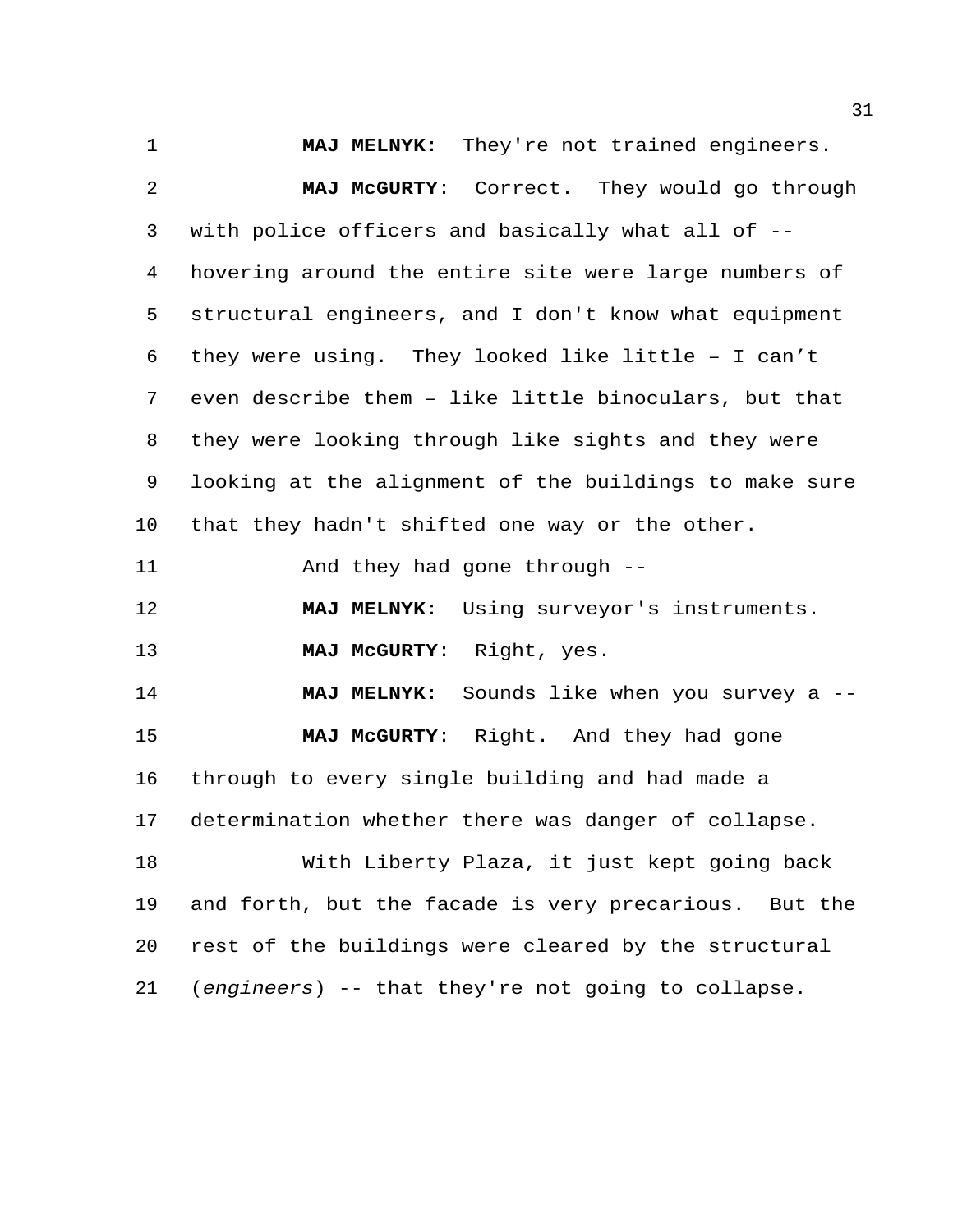So it was just making sure that there wasn't anybody, potentially looting that could hurt the people and went through there and brought the -- once we had determined that they were safe to go through, then hand in hand with that went the escort missions, and we probably had, with the escort missions, from the higher authority, you had Governor Pataki and Mayor Giuliani declaring that everything east of Broadway on Saturday was clear, and it wasn't, because you had all kinds of potential debris falling off Gateway Plaza. So you had all this crush of people who were down coming in from the south who had been staying up in -- either staying over in Staten Island or coming down from the north.

 And we had a hard time trying to convince the people and just keeping them back, that you can't go in there, it's still not clear yet. But the Mayor said it was fine and -- but the soldiers did a lot of bringing people up, secure what belongings you could, or secure your pet, and then get out of there.

 And even that shifted, because for a while there was a transformer fire, which had the PCBs going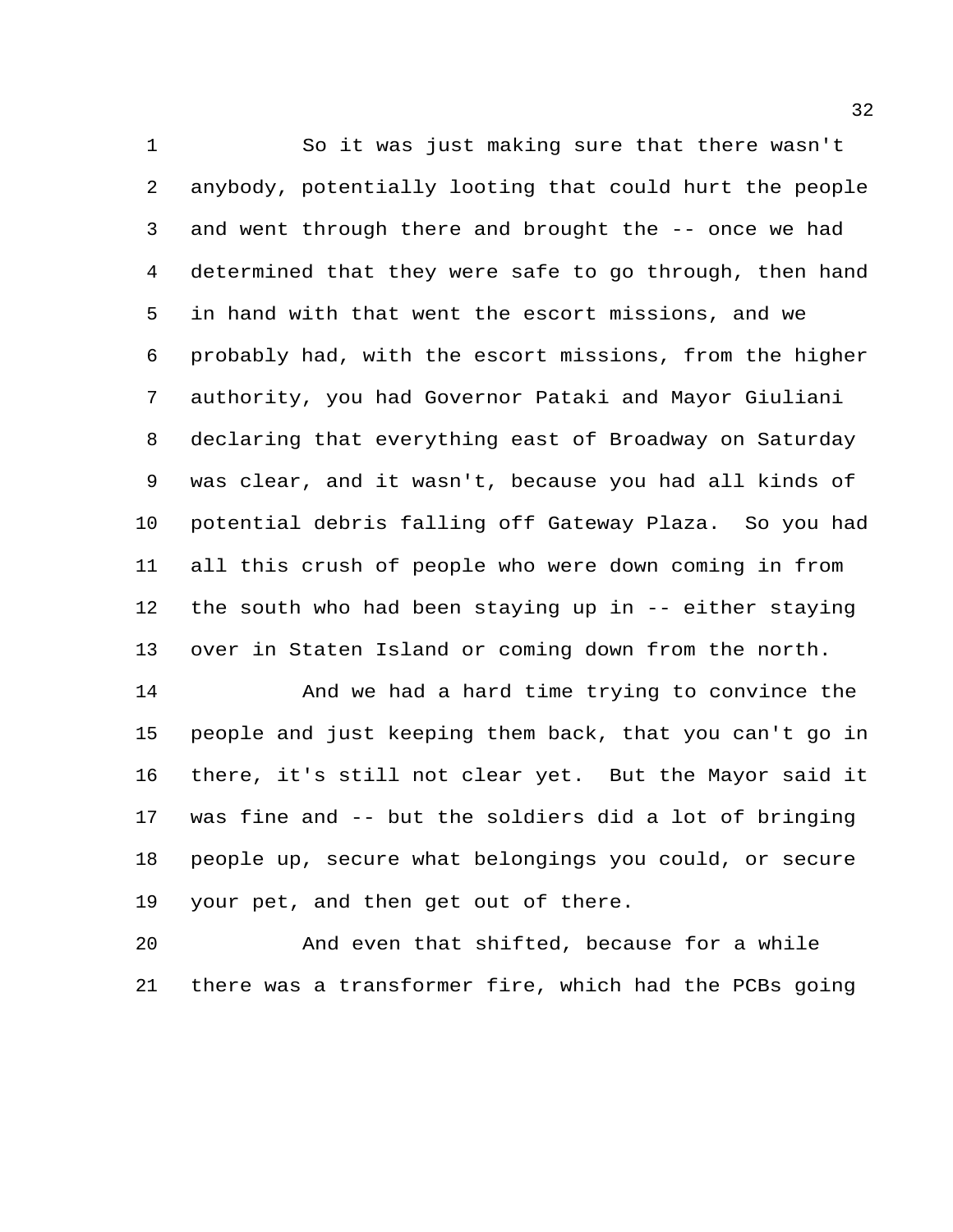and everything, so that we had to push everything back, and people were getting more and more upset.

 But generally, they were very well behaved. We gave them water and food and tried to keep them happy as much as possible.

 **MAJ MELNYK**: Were there other communication problems with the Mayor's office, with the NYPD, lack of unity in the message?

 **MAJ McGURTY**: Yeah. Generally, I can't say enough good things of all the police and firemen that we worked with, but a lot of times information just wasn't -- certainly, the top didn't know a 100 percent what was going on the ground and whether political -- I know they were pushing really hard to get the city opened, but the guys on the ground are saying "no", and then all these people, and certainly that needs to be addressed later.

**MAJ MELNYK**: Other missions?

 **MAJ McGURTY**: We did apprehend a few looters, people dressed -- one individual -- this needs to be verified, if I remember it right, had picked up -- a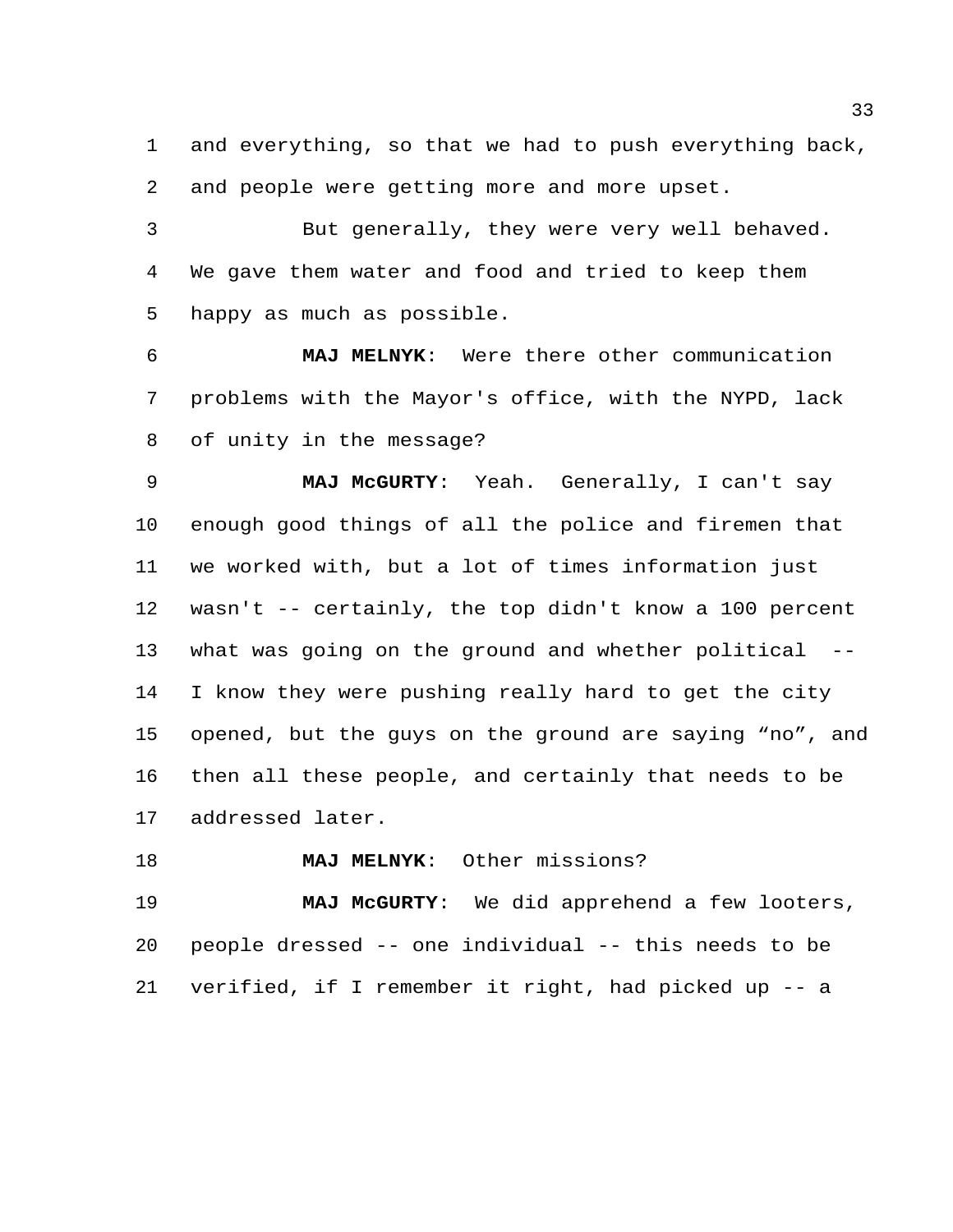fireman had taken off his equipment, the boots and stuff, and he just put it on and was caught walking out of the building with some items.

 One of the -- in our cordon line, we had caught some individual dressed up as an ATF agent, the white over-suit, with boots and a hat, and he was discovered to have a camera on him and he was turned over to law enforcement authorities and arrested by our soldiers.

 Our guys did a super job of checking IDs and making sure that nobody got through who wasn't authorized to be in there.

 **MAJ MELNYK**: I'm going to use this opportunity to flip the tape.

**MAJ McGURTY**: Sure.

(Tape change.)

 **MAJ MELNYK**: This is a continuation of the interview with MAJ Michael McGurty, the S-3, 1st Battalion, 69th Infantry, about the events following the attack on the World Trade Center.

Please, sir.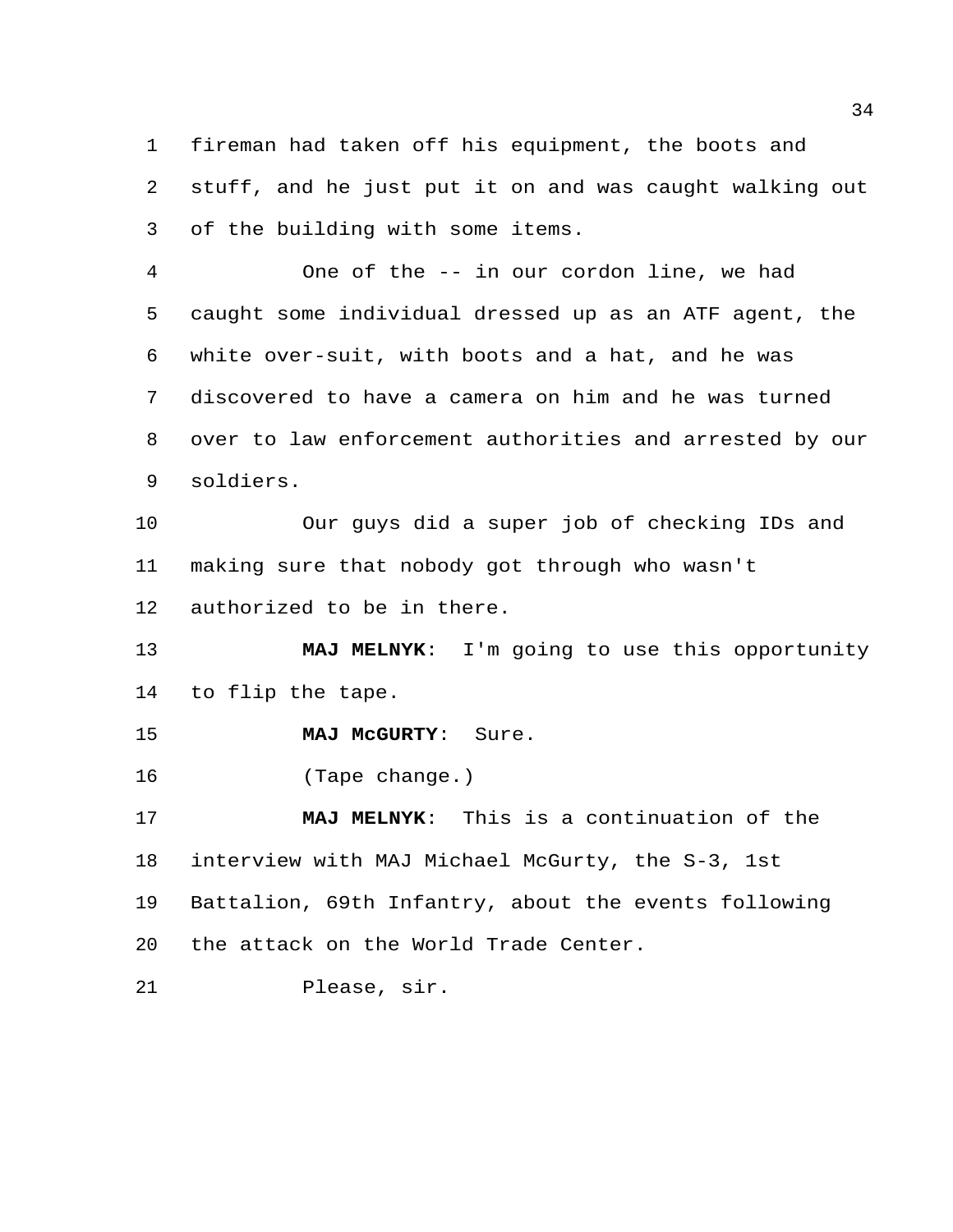**MAJ McGURTY**: Okay. One of the things that we had to do, which we appreciated their help, but we had to escort military personnel who really weren't assigned a mission, because there were many military personnel who had gotten into the sector and we asked them what they're doing, who they're assigned to, and they couldn't tell you. They just want to help. 8 And after a while, the large number of them just became a -- just jammed up everything and got in everybody's way. A Naval officer had set himself up, unauthorized, as a separate EOC somewhere. **MAJ MELNYK**: Emergency Operations Center. **MAJ McGURTY**: Yeah. Correct. And finally he had to be told by a very high authority that he was out of business, because we got the call initially that we're reporting to him, and under whose authority that he established this thing? So he had cobbled together anybody in uniform who he could get and established an EOC. **MAJ MELNYK**: A bit too much initiative.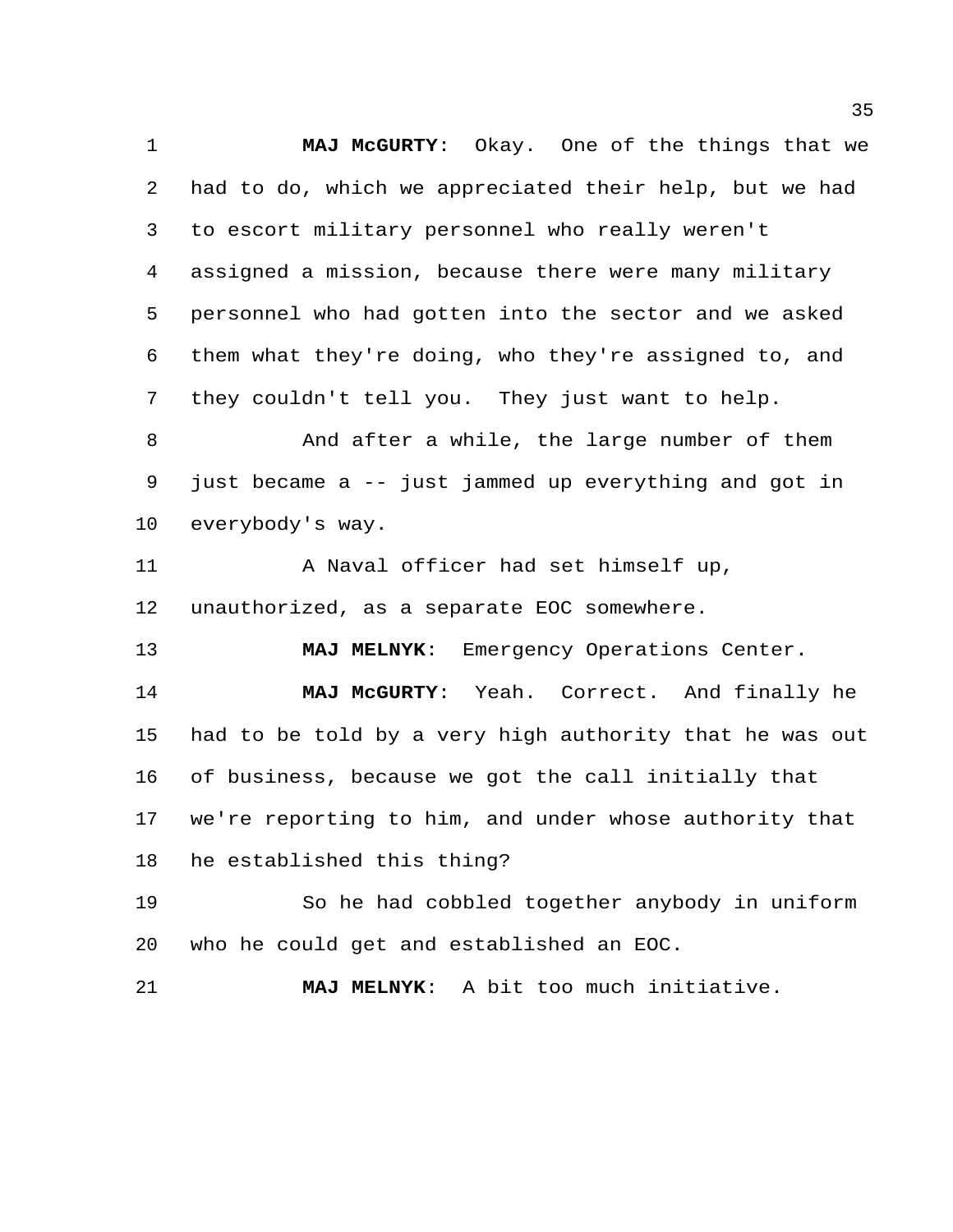**MAJ McGURTY**: Correct. One of the more terrible missions was the coroner had set up a temporary morgue in Liberty -- I believe it was Liberty Plaza. It was somewhere over there.

 And with the building in danger, they had to move the bodies over to Burger King and they ended up he was looking at one of the bags with the remains and he saw flashes of photographs as reporters tried to -- so we had to rush some of our soldiers over there to augment the police as guards at the morgue. One of the more terrible tasks that we had to do during this time.

 But that basically, I think, summarizes the basic run of missions. There probably were a few more that I have forgotten, but escorting people to the various structures, making sure they were safe, going there, going back, checking for looters, apprehending, detaining looters and turning them over to the police.

 **MAJ MELNYK**: The cordon then -- the units are first on the ground beginning what time? Is it Tuesday night, Wednesday morning? Do you have a rough --

**MAJ McGURTY**: I believe it was -- I believe we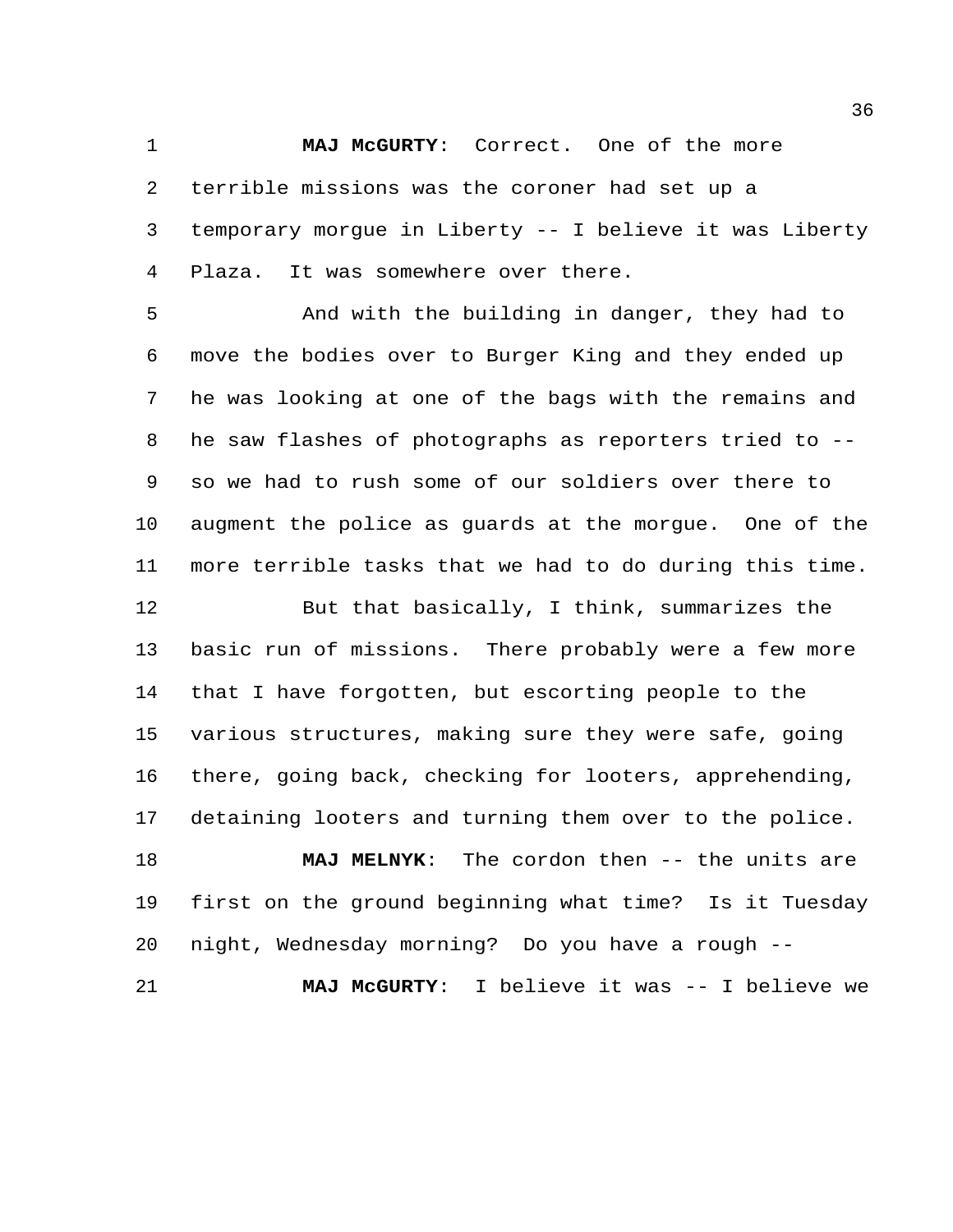were in place on Wednesday morning.

 **MAJ MELNYK**: And they were daytime. **MAJ McGURTY**: Correct. **MAJ MELNYK**: Were they relieved at night? **MAJ McGURTY**: We were there, our official times were from 0800 to 2000. And there are some variations on transportation, because you can imagine trying to get buses, because the city provided us with buses. We're trying to get them through the traffic. **MAJ MELNYK**: So the troops bused out at 2000 and came back here to the armory. **MAJ McGURTY**: Correct. **MAJ MELNYK**: And what was the situation like here at the armory? **MAJ McGURTY**: Well, after a while, it got to be incredibly depressing, because it became the -- I'm not sure what the official title, but the bereavement center where people would come in and report the loved ones that are missing and have the opportunity to give DNA to try and identify some of the remains, and it's just plastered with all of the pictures of all of the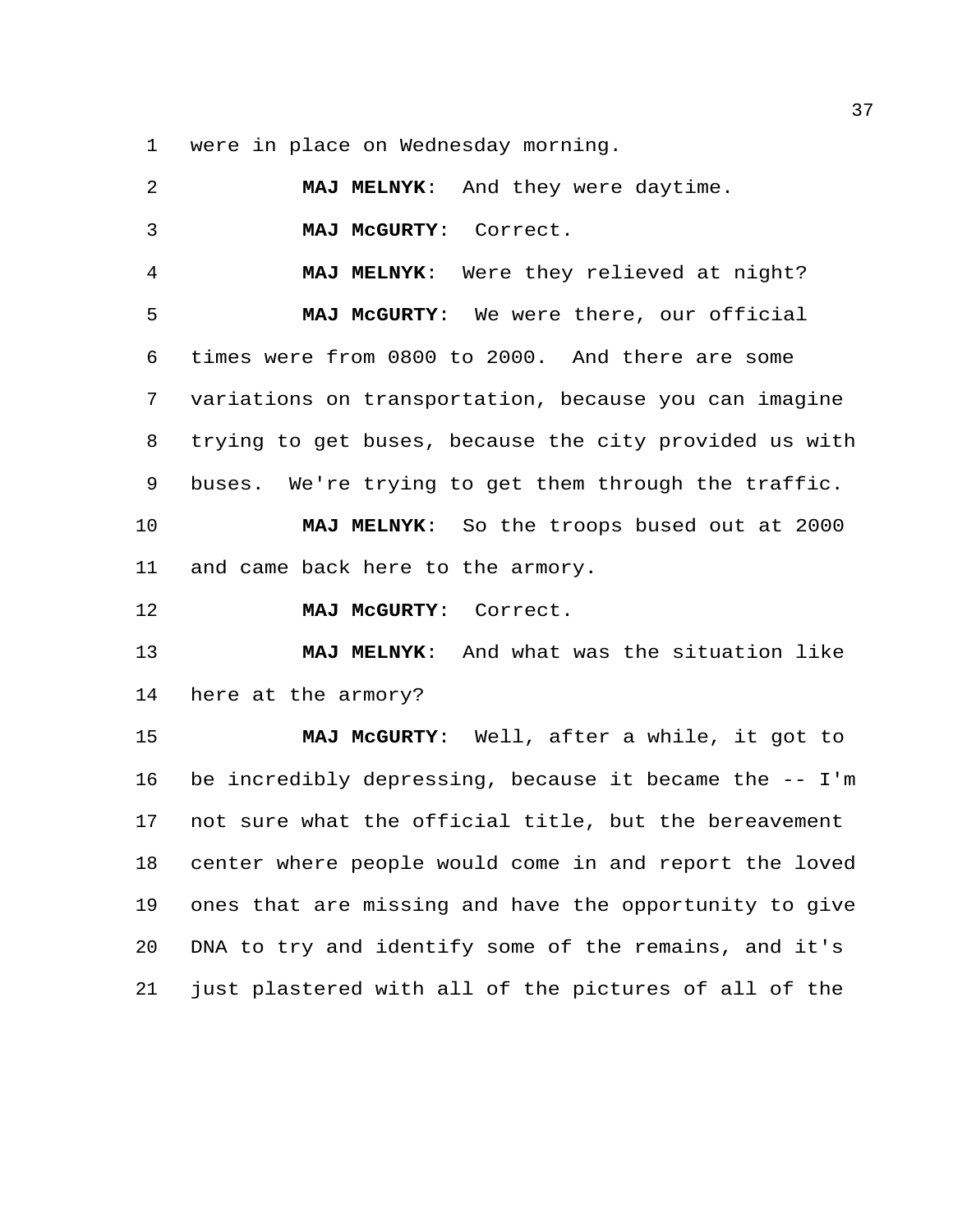people who were missing.

 **MAJ MELNYK**: What effect did having the armory taken over by the city, the city set up, have on your ability to operate? **MAJ McGURTY**: We -- **MAJ MELNYK**: How do you overcome that or was it a major impediment? What was the effect? **MAJ McGURTY**: We adjusted. We just opened up some of the rooms that we normally don't use and we just had to work around -- we totally understand what had to happen. But it kind of threw us off a little bit in the beginning, but we adjusted and drove on. **MAJ MELNYK**: So soldiers would get back to the armory about -- **MAJ McGURTY**: It varied. Sometimes it was as late as 2330, some cases it was about 2100, it varied from night to night. **MAJ MELNYK**: You had to find space for the companies that were from outlying areas -- **MAJ McGURTY**: Right. In some cases, they were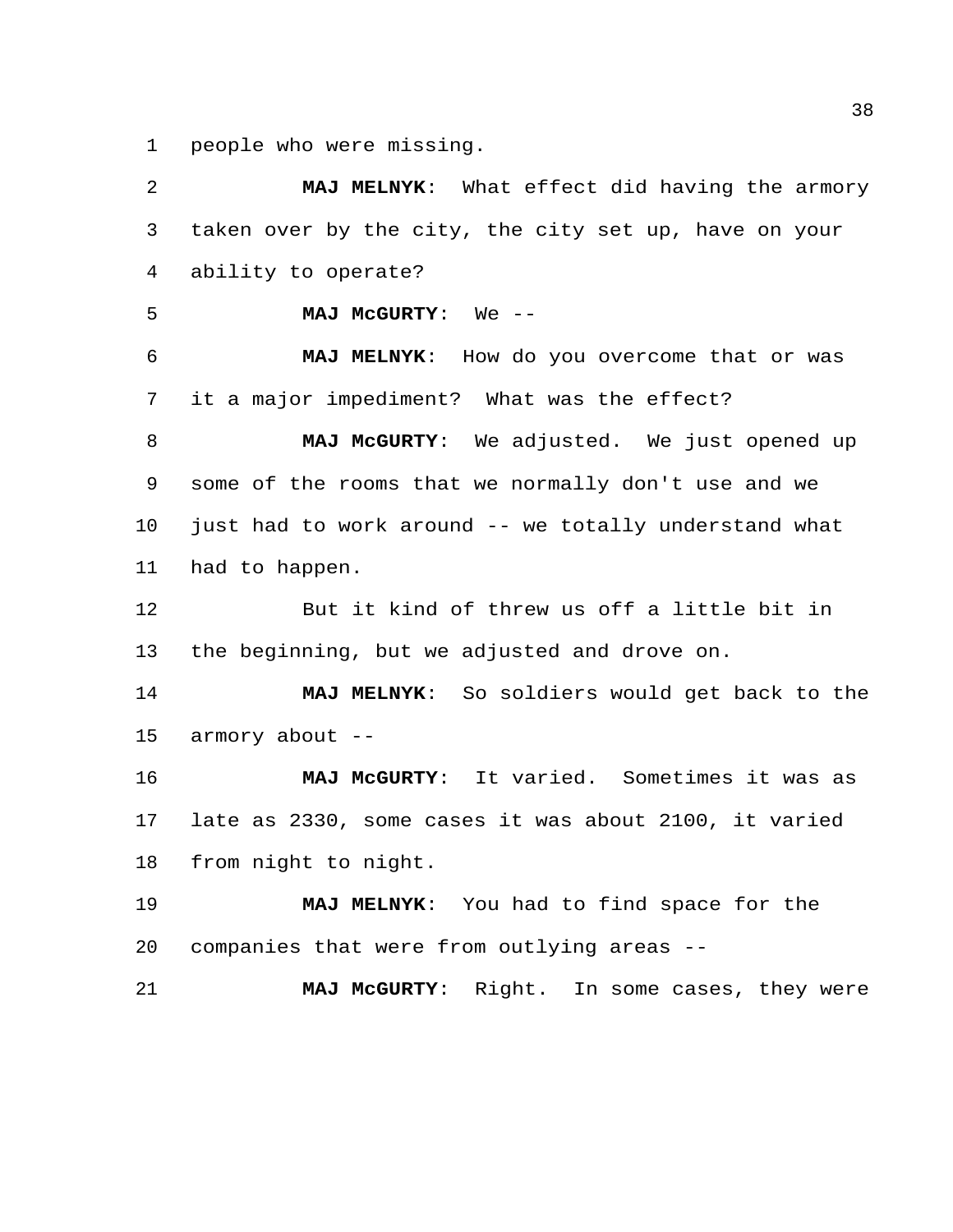laying in the halls up on the second floor, because they had closed off -- they took all of the rooms on the first floor, except the commander's office, and a couple of offices off the drill shed floor.

 **MAJ MELNYK**: So beginning Thursday morning, what was the routine like?

 **MAJ McGURTY**: We were really -- about Thursday morning, Friday morning, it was generally we were getting up at about 5:30. We were doing personal hygiene, having chow, and the buses would arrive around 07, and we got everybody loaded up on 07 and we would be at the site about 7:30, which gave us plenty of time to make sure that we did the shift change with the 258, and the 258 was eventually augmented with the 642 Aviation.

16 I forget which day they were augmented by. **MAJ MELNYK**: The 642 Aviation Support Battalion, right? **MAJ McGURTY**: Correct. **MAJ MELNYK**: Out of --

**MAJ McGURTY**: DASB *[Division Aviation Support*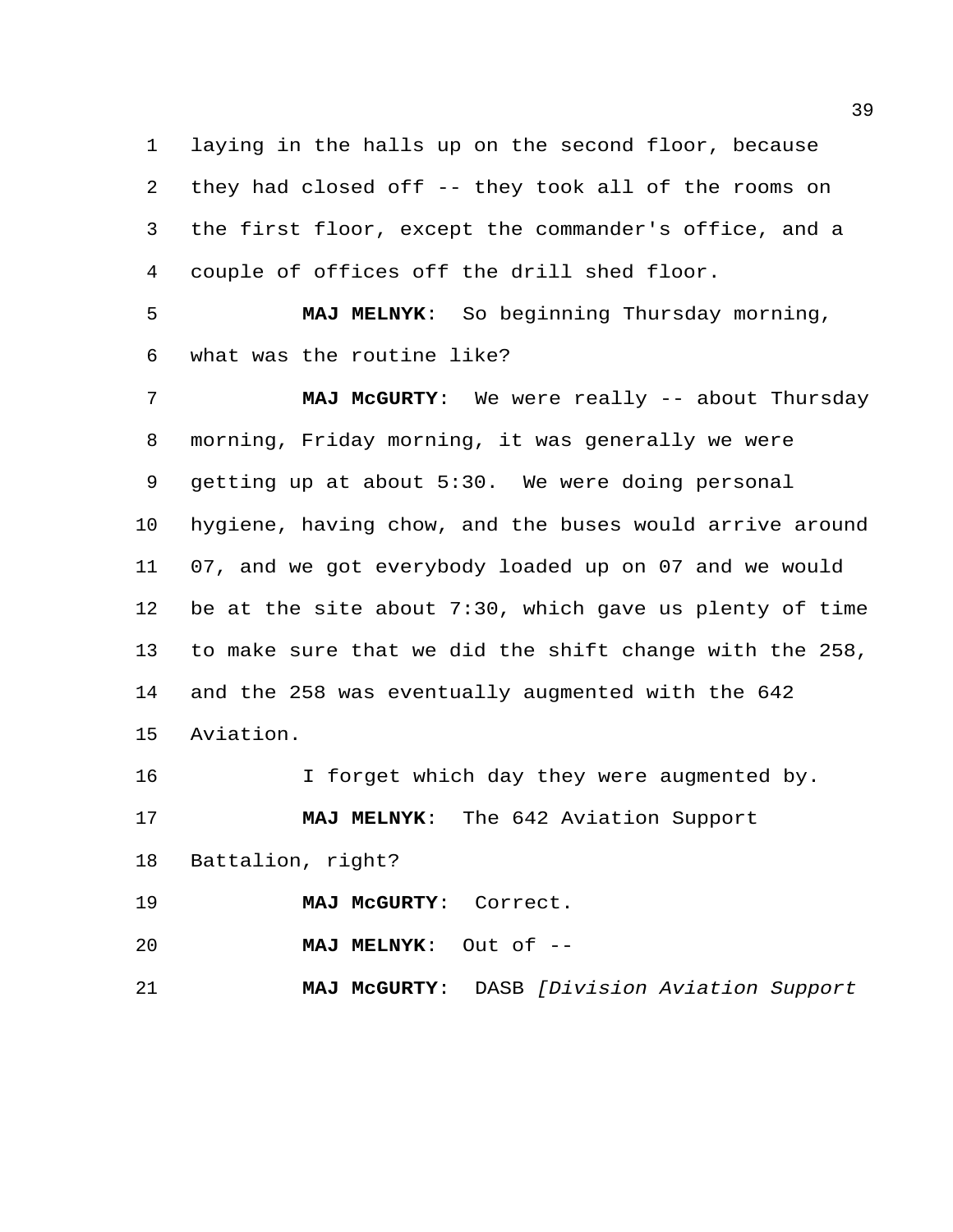*Battalion]*

 **MAJ MELNYK**: -- Aviation Brigade. **MAJ McGURTY**: Right. **MAJ MELNYK**: What -- how did -- and I realize this is more of an S-2 focused question, but how was the evaluation of the threat initially? How did you determine it was? I assume you didn't have a data dump from Intel on time. **MAJ McGURTY**: Correct. There was nothing pushed down from higher. So our major source of information was coordinating with the police and also just listening to the radio. **MAJ MELNYK**: Okay. **MAJ McGURTY**: So we had the radio constantly on and we were constantly coordinating with the police and we had police officers right at our CP and every little change to any of the buildings, were reported immediately, from the guys down there. So that was our main source of intelligence. **MAJ MELNYK**: Was there any worry that there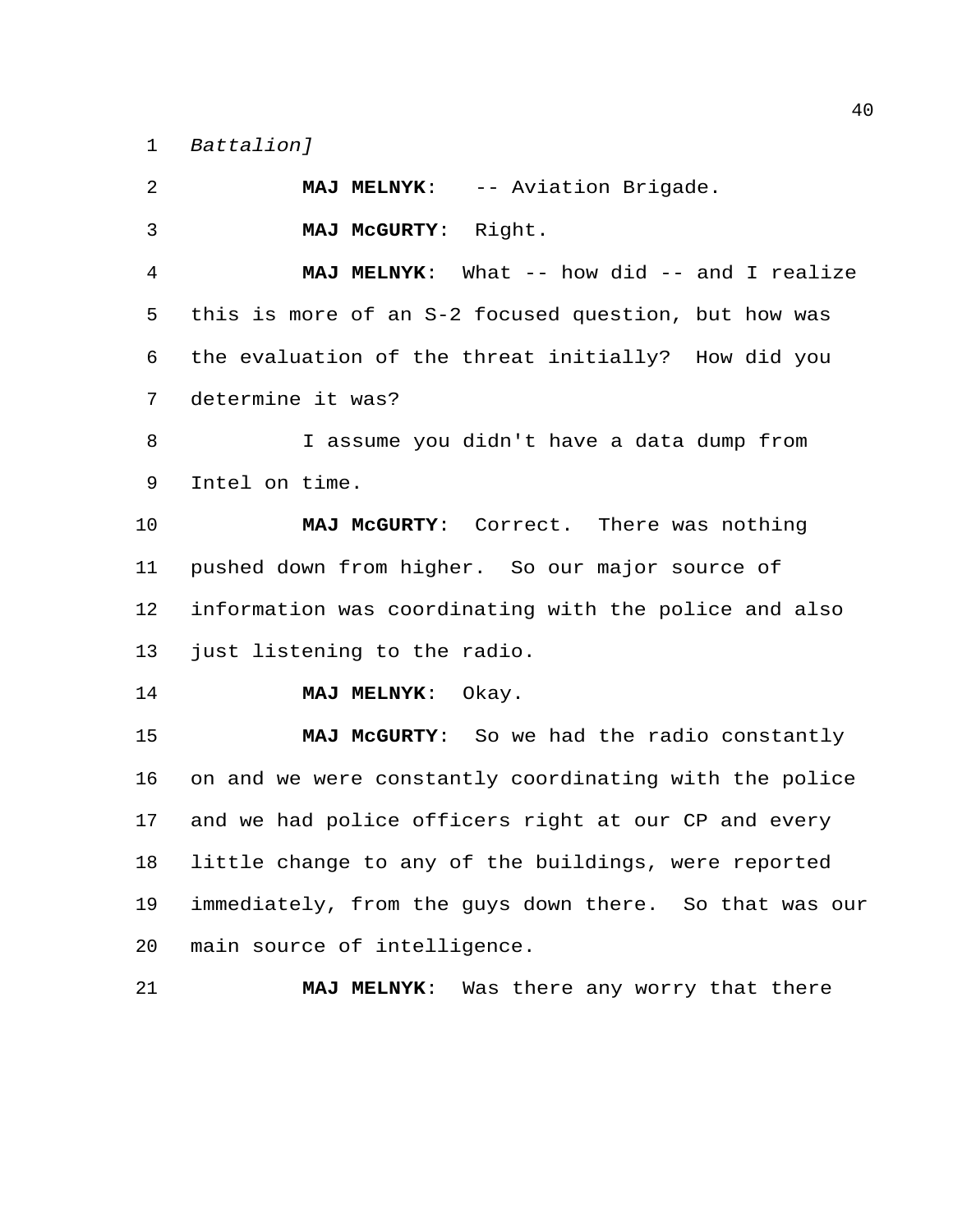would be another attack?

| 2  | MAJ McGURTY: After we got into late Wednesday             |
|----|-----------------------------------------------------------|
| 3  | afternoon, we had pretty much -- we were alert. We had    |
| 4  | a quick reaction force initially on Wednesday composed    |
| 5  | of the scouts and some other elements from HHC.           |
| 6  | But as we see the threat, we didn't lower our             |
| 7  | guard, but we concentrated more soldiers on meeting the   |
| 8  | other tasks that the police department wanted us to do,   |
| 9  | the roof top search and the escorting people into         |
| 10 | buildings.                                                |
| 11 | MAJ MELNYK: Other than -- it sounds like your             |
| 12 | liaison with the civilian elements was done primarily     |
| 13 | by MAJ Magnanini.                                         |
| 14 | MAJ McGURTY: Correct. The higher -- the                   |
| 15 | higher elements.                                          |
| 16 | MAJ MELNYK: The higher elements. And then at              |
| 17 | the line unit level, it was (police) officer to soldier.  |
| 18 | MAJ McGURTY: And we had a police command post             |
| 19 | eventually set up right in front of the Customs House,    |
| 20 | and it was a captain and deputy inspector in there.<br>So |
| 21 | we were getting intelligence right from there, more       |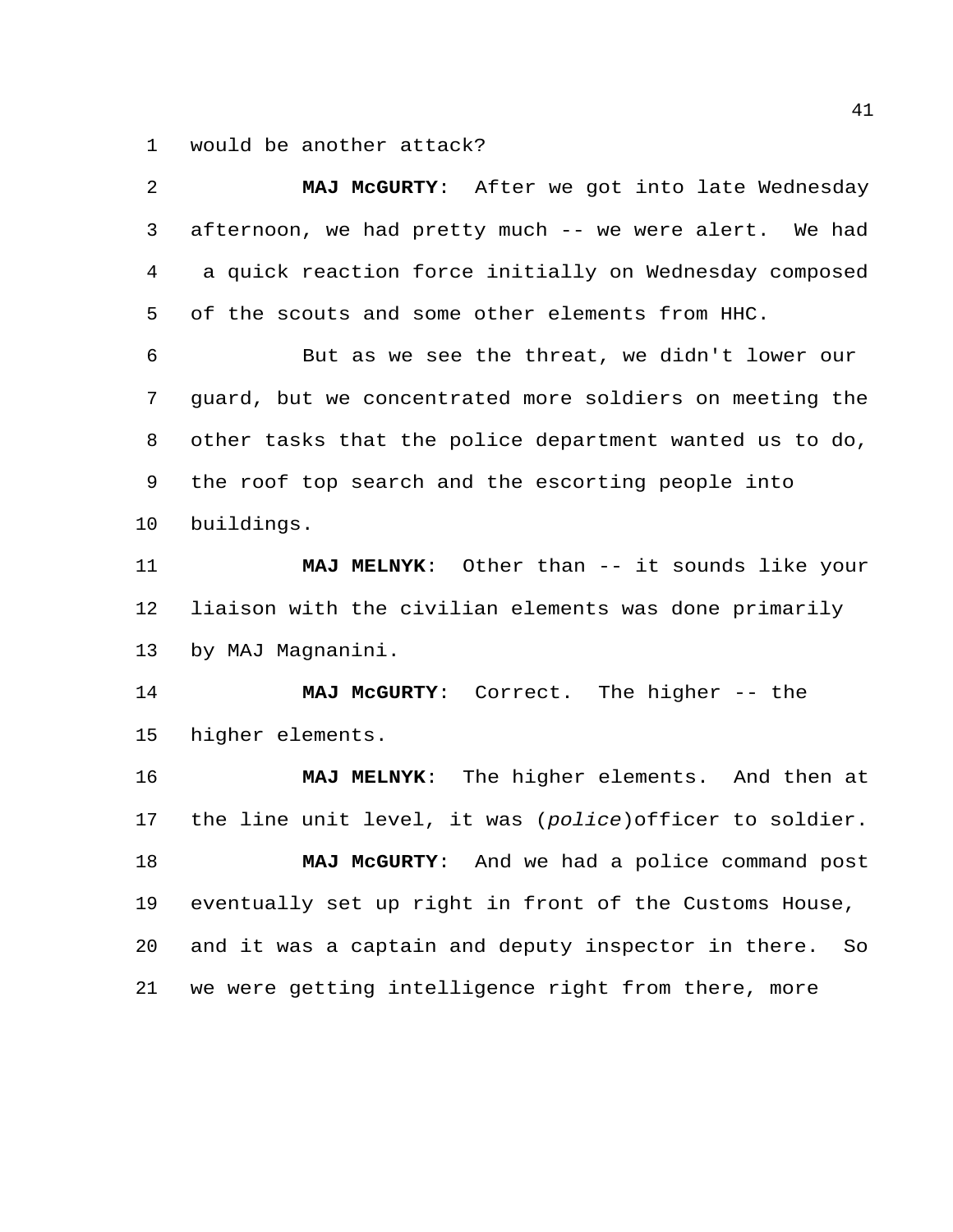real time stuff, higher up stuff.

| 2           | MAJ MELNYK: Yeah. I get -- I'm trying to                |
|-------------|---------------------------------------------------------|
| 3           | gather a sense of -- there was no SOP and really no     |
| 4           | established chain of command, civilian chain of         |
| 5           | command, no regular liaisons.                           |
| 6           | It was all something you fell into informally           |
| 7           | that worked as well.                                    |
| 8           | MAJ McGURTY: Correct. Right.                            |
| $\mathsf 9$ | MAJ MELNYK: Okay. Is there anything you want            |
| 10          | to add about what you saw, the people you worked with?  |
| 11          | MAJ MCGURTY: I just would like to sum it up             |
| 12          | that everybody who went to the site from -- whether you |
| 13          | were well intentioned and were asked to leave, really   |
| 14          | gave it their all and really the firemen, the police,   |
| 15          | really the firemen and the police working on the pile,  |
| 16          | I can't say enough to them, and my soldiers, they       |
| 17          | performed an incredibly difficult mission, something    |
| 18          | that they weren't necessarily trained for, this type of |
| 19          | operation.                                              |
| 20          | But we tried to look at it as the situation             |
| 21          | that we were doing MOUT (Military Operations in Urban   |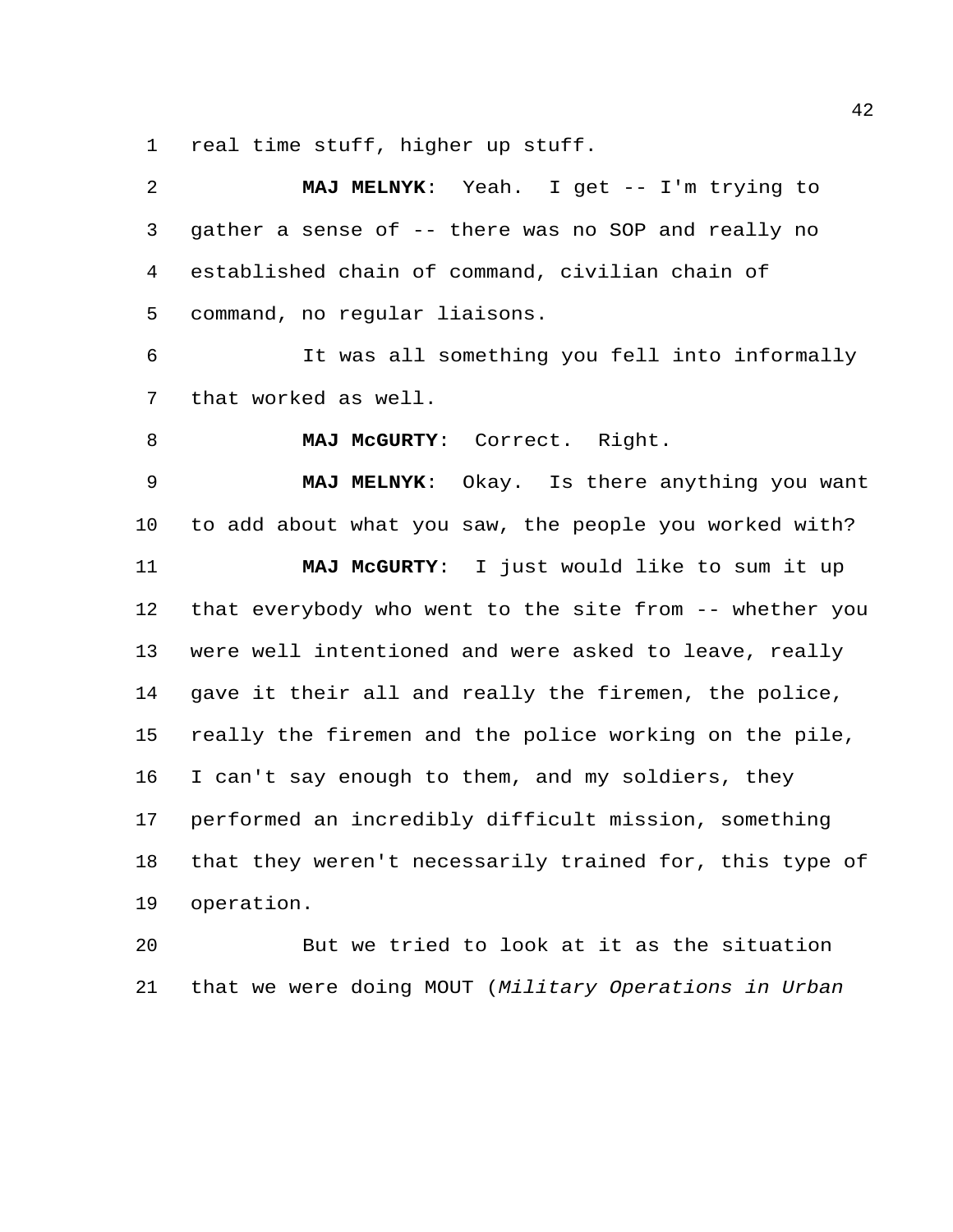*Terrain)* training, securing rear areas. We did kind of dovetail it into some of the infantry operations that we do.

 But to put on a public face to it, where you're dealing with - - trying not to offend civilians who are anxious and desperate to try and see what their property looked like or whether loved ones were there.

 Can't say enough good things about the soldiers in the 69th and how they accomplished the mission. The relief workers, the firemen, the police department, all the other agencies did a super job.

 **MAJ MELNYK**: I want to pick this up with -- you're formulating your AAR and lessons learned, your After Action Review.

 What are the primary lessons right now, after the action is completed, that you would want to address, either with your military chain of command or the civilian chain of command in the incident? **MAJ McGURTY**: Overall, for any type of exercise, no one could have foreseen the magnitude of

this, but a joint command consisting of military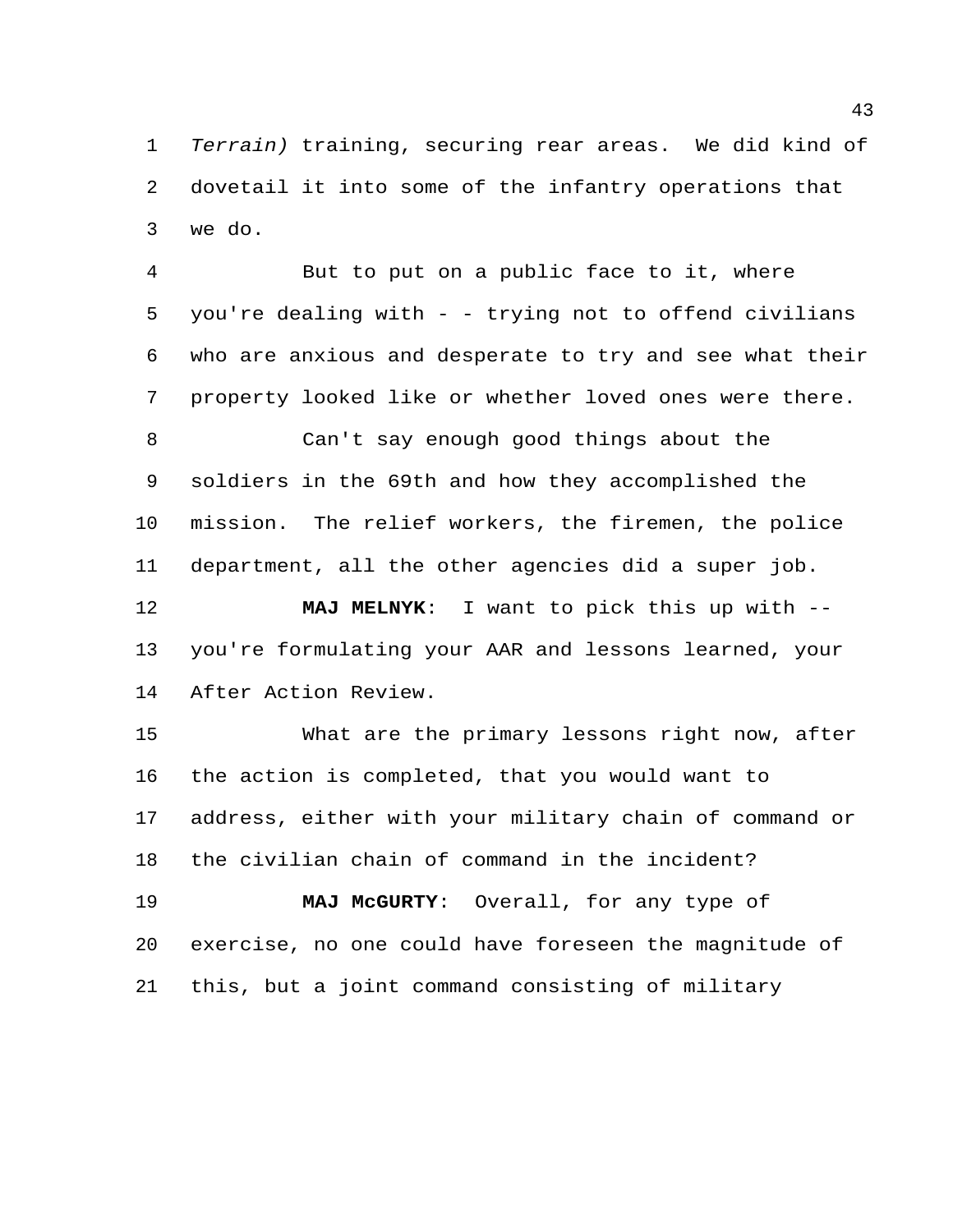officials, police, firemen, and other federal agencies would have greatly simplified operations.

 You had separate headquarters established all around and you had liaisons at that, but it's no substitute for having a joint command post, where information could be pushed up and pushed down and there was a clearly defined path of where information flows.

 And I think that is the single most important thing, and all the misunderstandings would have been solved by this joint command, with a very strict chain of command.

 **MAJ MELNYK**: It should have been civilian led in this incident?

 **MAJ McGURTY**: Correct. This would have been civilian led and we would have fallen under --

 **MAJ MELNYK**: So either the city or the state failed to provide that. Is that active now? Is there a clear command post now?

 **MAJ McGURTY**: No. As we left the field on Sunday 16 September, there still was no joint command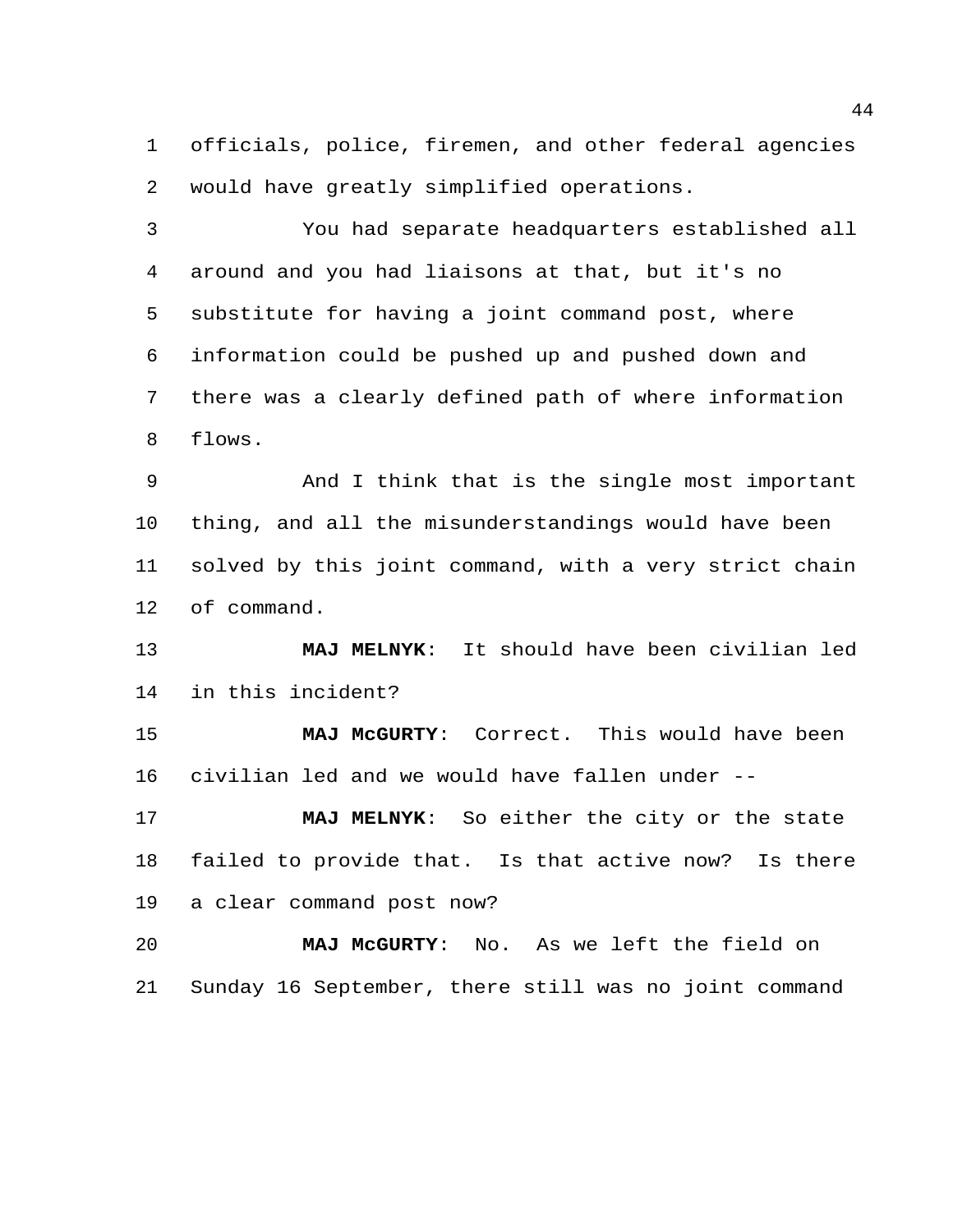exercising overall control over all of the agencies that were operating.

 **MAJ MELNYK**: Any other lessons you want to bring out about training for civil disaster?

 **MAJ McGURTY**: Training for future is -- we need to establish contingencies for some of the various operations that we would need to undertake and have generic ROEs, which could be tailored for the mission, so that we could hit the ground running with at least a basic ROE.

 So it gives the soldiers the parameters under which they operate, because sometimes common sense is not a -- that everyone is going to practice the same way.

 And if you had a basic ROE, you at least would give the soldiers the parameters of what they can do, but most importantly, for this instance, what they should not do.

 And though we were called in to work on the pile, considering our lack of training in that, removing debris and helping with the recovery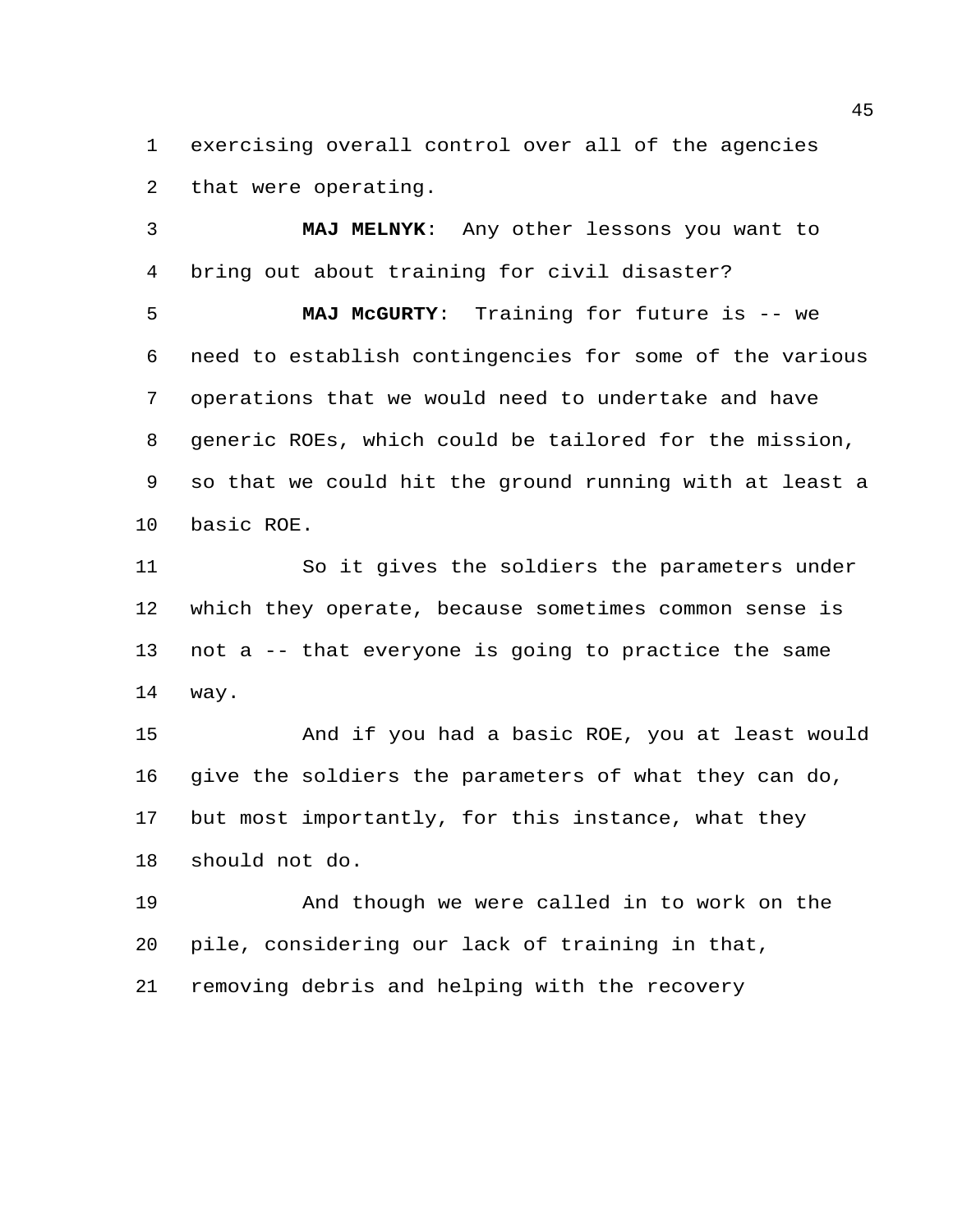operations, that's something probably that our soldiers should not have done because we simply did not have the training for it.

 **MAJ MELNYK**: Anything you want to add? **MAJ McGURTY**: There's nothing -- I certainly want to compile my after action review and try and collect my thoughts and put everything together in a coherent manner.

 I've taken some good notes and I'm going to take out as many notes as possible from all the other participants and try and come up with a clear vision of what we all did out there.

 **MAJ MELNYK**: Your overall impression of the battalion, just to finish it off with.

 **MAJ McGURTY**: Again, I just can't say enough good things about the command, from LTC Slack to MAJ Obregon, to all my fellow staff officers, to the soldiers, leaders, did a super job in a tough mission, where emotions were so high.

 Some of our soldiers had lost family and friends at the Trade Center and for them to have just